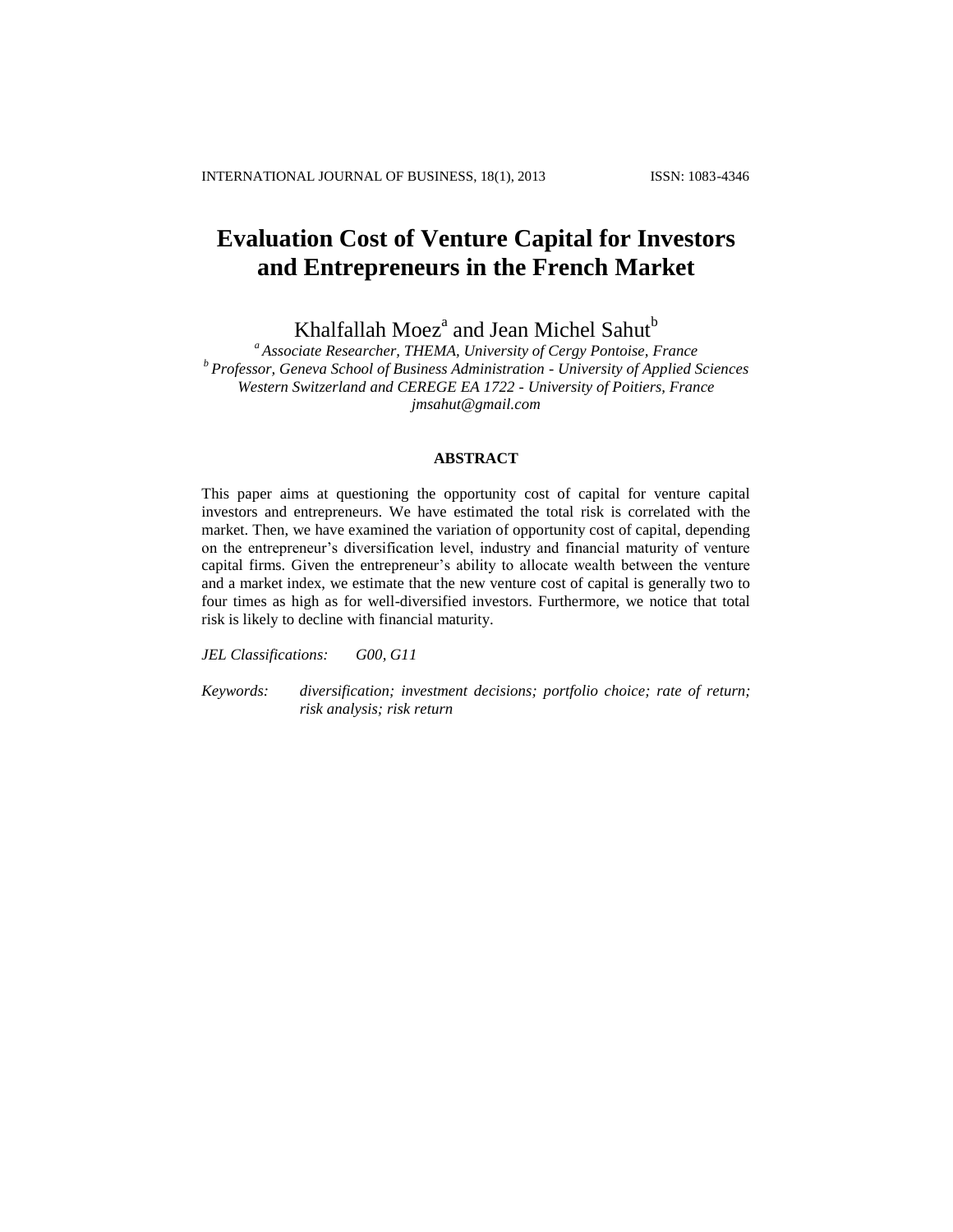## **I. INTRODUCTION**

Financing new venture capital-backed firms involves a contract between an entrepreneur and a venture capital firm. Investors in venture capital funds have a welldiversified portfolio. However, for a start-up entrepreneur his risk is necessarily undiversified and he has to allocate a substantial fraction of his human and financial capital in the company. Consequently, the return cost required by the entrepreneur depends especially on the total risk of the firm.

Investors are attracted by venture capital because it enables them to realize potential returns that are higher than returns obtained following investment in IPOs. Equally, Venture Capital (VC) entrepreneurs are attracted by an estimated much higher return than their human and financial capital. Nevertheless, despite the dearness of data, most studies on venture capital and entrepreneurship show that returns performed by VC firms can be generally compared to returns of IPO shares and that the entrepreneurs' financial returns are generally inefficient. Moskowitz et al (2002) assume that entrepreneurs can accept an inefficient financial profitability because they benefit from nonpecuniary benefits.

Moreover, some researchers have attempted to study estimated return of venture capital investments relying on the realized returns. However, the ex-ante projection of the realized historical returns represents a biased approach for future return estimation. Cochrane (2005) considers that most studies have been carried out basically on VC IPOs or during the financing of a new stage or in the case of VC repurchasing. As a result, these events are more likely to occur when the company performs a positive return. Thus, the author considers that the average adjusted return of VC studied firms is declining from 18% to 15%.

We are developing some evaluations of the opportunity cost of capital for investors of venture capital firms (limited partners, LP) and entrepreneurs. We will check if, after an IPO, beta, the total risk and correlation with the market are systematically linked to the size of the firm, its development stage or the nature of the firm's activity.

We notice that the average beta of new IPO VC firms is approximate to that of the market and that betas are negatively correlated with the age and the size of the studied firms. As for entrepreneurs, we have managed to identify the impact of nondiversification on the opportunity cost of the capital of projects. Knowing that entrepreneurs can allocate their wealth between the venture and the market index, we find out that the new venture cost of capital is generally two to four times as high as for well-diversified investors.

The organization of this paper is as follows. Section II exposes the literature review and methodology. Section III displays the evaluation methods we use to estimate the cost of capital for venture capital investors and entrepreneurs. Section IV illustrates the results of undiversified and well-diversified analyses. Section V provides an evaluation of the cost of capital for investors and entrepreneurs. Section VI is a concluding one.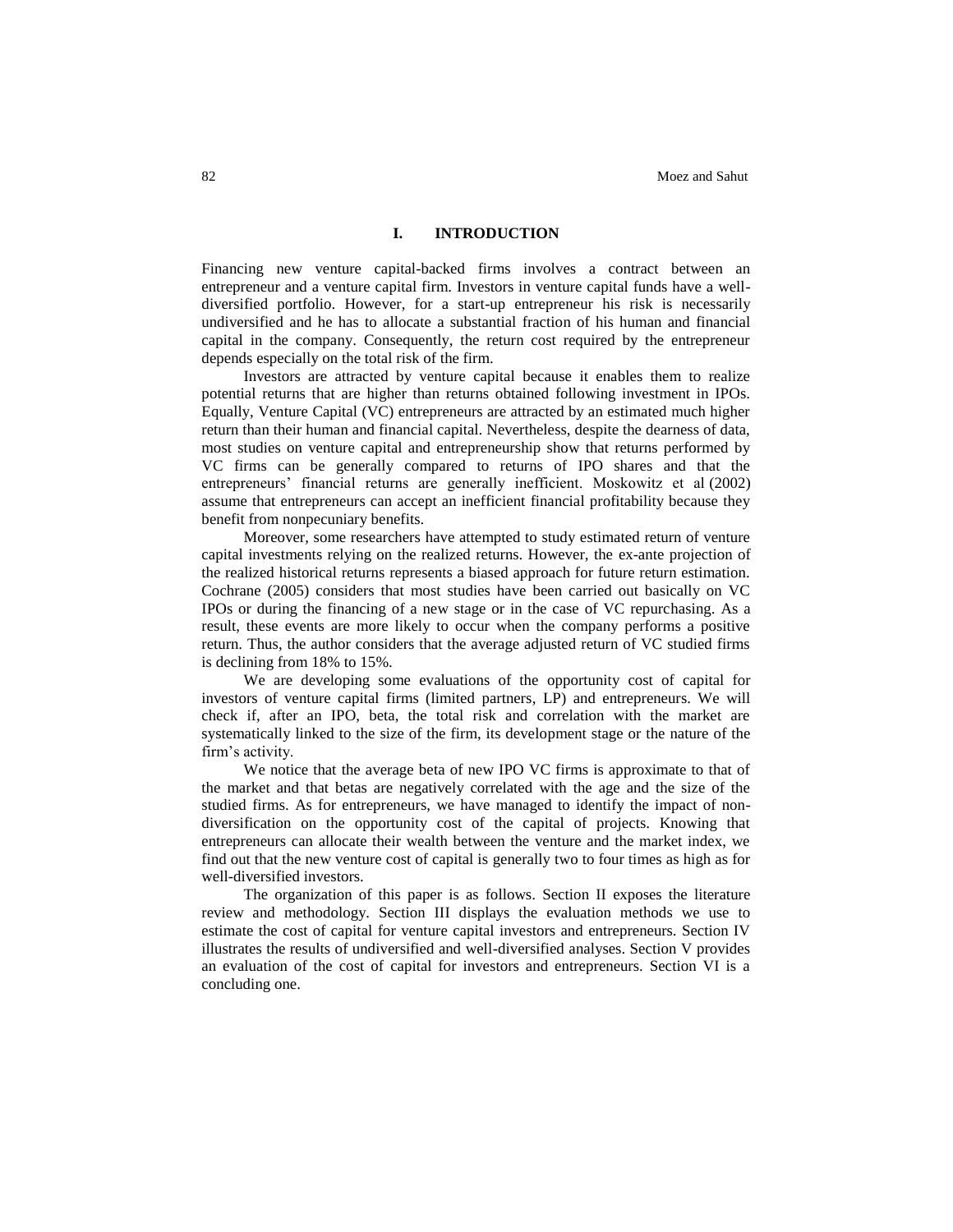## **II. LITERATURE REVIEW AND METHODOLOGY**

#### **A. Returns of Venture Capital**

Several researches have included the required return of venture capital investments for the study of venture capital returns funds. Bygrave and Timmons (1992) and Gompers and Lerner (1997) find that gross-of-fee returns progresses on average from 13% to 31%. *Venture Economics* notices that the realized average returns of US venture capital funds between 1981 and 2001 was 17.7%. In contrast, for the same period, the average return of realized investments in the S&P 500 was 15.6%. However, explaining the premium difference between both studies remains ambiguous; it can be justified by a compensation for investment in venture capital or simply an artifact based on selecting data. In a recent study, Cochrane (2005) finds a geometric average of realized returns on venture capital investments of 5.2 percent. However, he suggests that the distribution of venture capital returns is highly asymmetric; actually with a few large wins VC can offset many losses. Therefore, estimating the required return rate based on historical returns is unreliable. Allowing for the asymmetry of data, Cochrane (2005) finds that due to skewness, the arithmetic average is 5.7%, whereas, Moskowitz et al (2002) use data from the *Survey of Consumer Finances* and other information to document that private equity returns are, on average, not higher than returns on public equity. They conclude that a diversified public equity portfolio offers a more attractive risk-return tradeoff.

## **B. Entrepreneur's Return**

In order to tackle the question of entrepreneur's return, Hamilton (2000) compares earnings differentials in self-employment and paid employment and suggests that selfemployment results in lower median earnings. However, the return to self-employment is positively skewed and mean self-employment income is slightly higher than mean wage income. Hamilton concludes that entrepreneurs appear to be willing to sacrifice earnings for nonpecuniary benefits.

Because an entrepreneur must commit a significant fraction of his wealth to a single firm, the entrepreneur's cost of capital is readily affected by the company's total risk, correlation with risk of the entrepreneur's firm, and achievable diversification of his portfolio (Hall et al ; 2002). To estimate cost of capital, we assume the entrepreneur holds a two-asset portfolio, consisting of investments in the venture and the market.

Assuming a zero correlation between private and public equity, and an allocation of wealth between the firm and market assets, Heaton and Lucas (2001) estimate that the entrepreneur's required rate for investing in the company would be about 10 % above the market return. Similar conclusions have been reached by studies of Brennan and Torous (l999) and Benartzi (2000).

Aiming at estimating the cost of capital, we will use the suggestion of Smith et al (2004). We suppose that the entrepreneur holds a portfolio made up of two assets: one for investment and another one for the market. We examine the impact of the variation of each asset's weighting on the portfolio's total risk.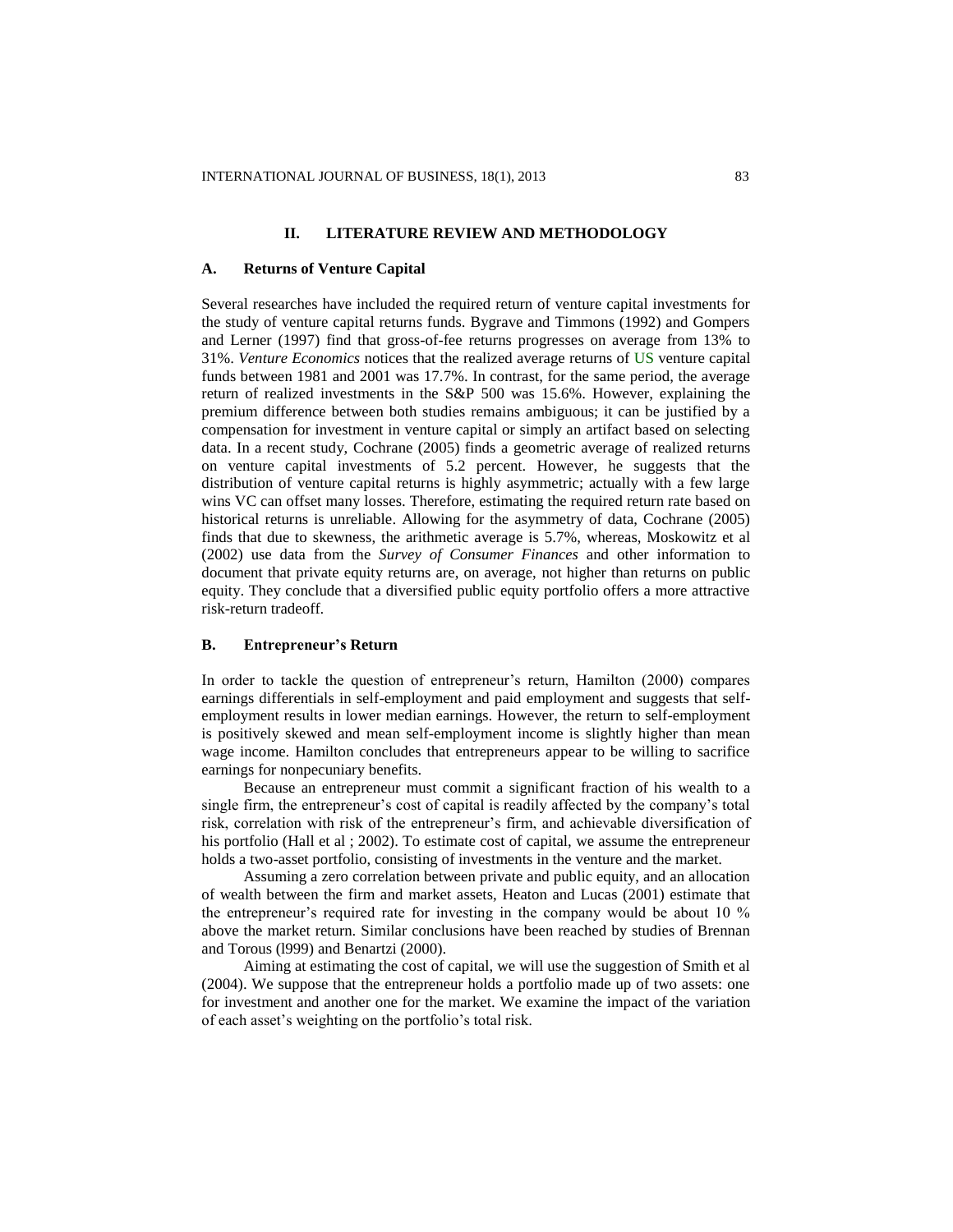We estimate the cost of capital of an entrepreneur holding an undiversified portfolio, assuming that the entrepreneur can reject investment in the company and substitute his risky portfolio relying on market investment.

## **III. INVESTORS' OPPORTUNITY COST IN VC**

#### **A. Estimation of the Cost of Capital**

We make use of CAPM to estimate the opportunity cost of capital for venture capital investment of well-diversified investors. Using the familiar form of CAPM, the opportunity cost of the investor's capital is defined by the following equation:

$$
R_{\text{ven}}^{\text{inv}} = R_{\text{F}} + \rho_{\text{ven},M} \left( \sigma_{\text{ven}}^{\text{inv}} / \sigma_M \right) \left( R_M - R_{\text{F}} \right) = R_{\text{F}} + \beta_{\text{ven}} \left( R_M - R_{\text{F}} \right) \tag{1}
$$

where  $R_F$  is the risk-free rate,  $R_M$  is the expected return rate on the market,  $\rho_{ven,M}$  is the correlation between venture returns and market returns,  $\sigma_{\text{ven}}^{\text{inv}}$  and  $\sigma_M$  is the standard deviation of venture returns and the standard deviation of market returns and  $\beta_{ven}$  is the venture's beta risk. Equation (1) assumes that the investor does not require any further/additional return for the venture's expected cash flows which is eventually higher than that of the market portfolio. All variables are defined over the expected holding period, i.e., from time of investment to expected time of harvest. The standard deviation measures in the equation as well as the measure of beta are based on the *equilibrium* holding period return hypothesis for a well-diversified investor.

As Equation (1) explains, the opportunity cost of capital depends on equilibrium returns, the opportunity cost of capital and the return standard deviations are simultaneously determined. In practical applications, CAPM users circumvent this problem by inferring project betas from data on comparable markets. But when data are not available, the certainty-equivalent form of the CAPM is more convenient. We use the equation of the certainty-equivalent cash-flows to display the consequence of underdiversification on the cost of capital. Using the standard deviation of cash-flows is chosen rather than standard deviation on the *equilibrium* holding period return.

The Equation of the certainty-equivalent cash-flows is as follows:

$$
PV_{ven}^{inv} = \frac{C_{ven} - \frac{\rho_{ven,M} \sigma_{C_{ven}}}{\sigma_M} (R_M - R_F)}{1 + R_F}
$$
 (2)

where,  $C_{\text{ven}}$  is the expected future cash-flows,  $\sigma_{\text{Cven}}$  is the standard deviation of cashflows. The present value,  $PV_{ven}^{inv}$ , can be estimated following calculations of the standard deviation of cash-flows  $\sigma_{\text{Cven}}$  and correlation between venture return rate and the market,  $\rho_{ven,M}$ . It is wise to check the assumption related to  $\sigma_{Cven}$ , the resulting value can be used to calculate the implicit values of standard deviation returns for investors over the holding period,  $\sigma_{\text{ven}}^{\text{inv}}$ , and venture beta  $\beta_{\text{ven}}$ . These estimations can be compared to comparable firms' betas. Thus, the investor's opportunity cost of capital is obtained by dividing cash-flows future returns out of the present value minus one.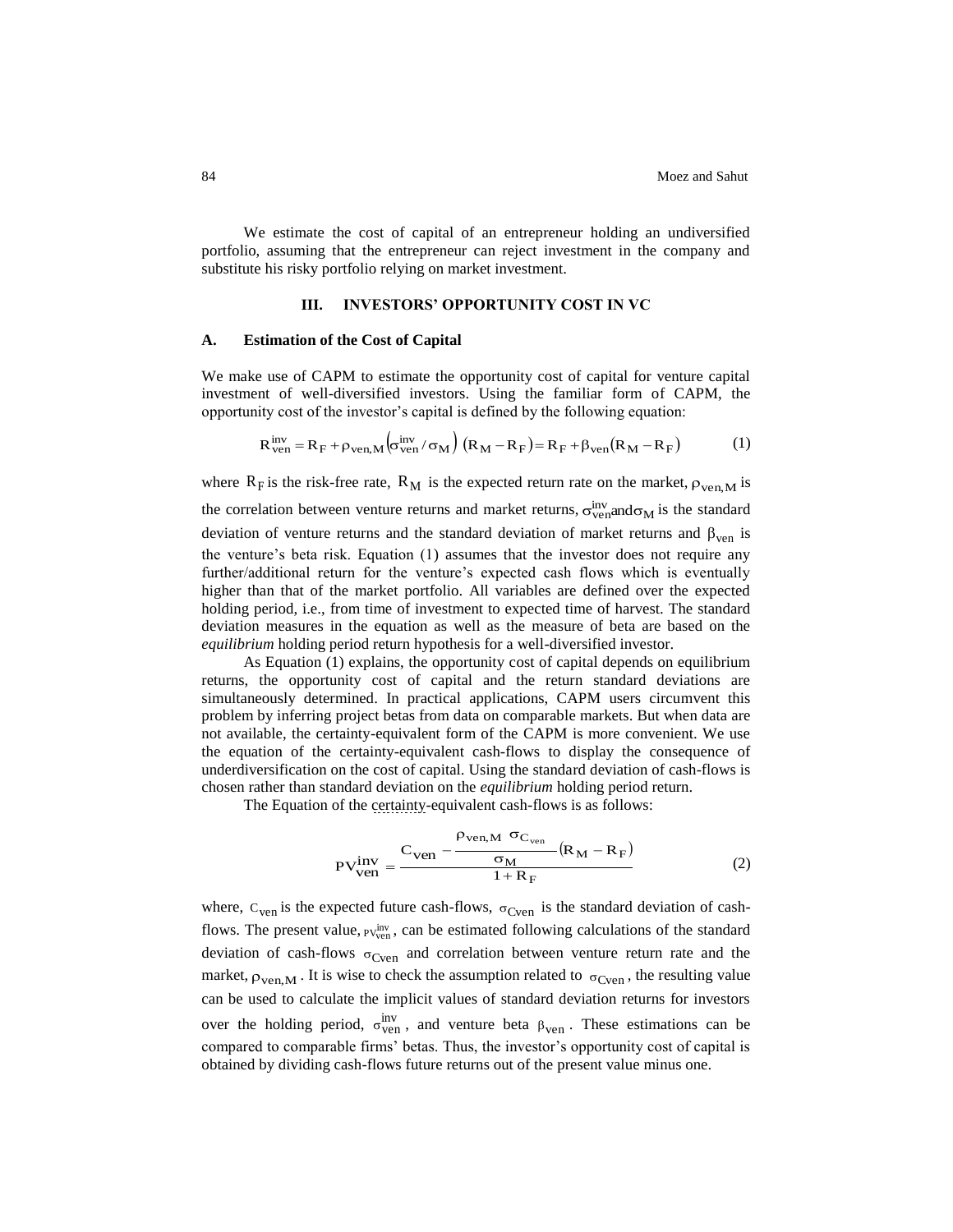## **B. Critical Risk of Venture Capital Funds and Under-Diversification**

As a venture capital fund is a conduit for investing in start-ups, its under diversification is no different than that of any public firm. Our assumption that limited partners are well diversified is supported by the fact that most venture capital is provided by large institutions that allocate only small fractions of total resources to "alternative investments" including venture capital. The historical realized returns to venture capital investing are consistent with financial economic theory. Evidence on public venture capital portfolios and venture capital-backed public firms indicate that the betas range from less than 1.0 to around 2.0. For instance, Gompers and Lerner (1997) find a portfolio beta of 1.08. For a broader sample, Cochrane (2001) reports maximum likelihood estimates of 0.88 to 1.03 against the S&P500 (and 0.98 to 1.29 against the NASDAQ Index). Furthermore, Smith et al (2001) use an average venture capital beta in public equity of the American market between 1995 and 2000 of 0.993 (0.717) compared to S&P 500 (Nasdaq).

### **C. Illiquidity of VC Investments**

Estimations of the cost of capital include the consequence of illiquidity in portfolio diversification. The following section shows that the opportunity cost of capital for investing in venture capital or private equity increases with illiquidity and with underdiversification. The longer a party is constrained to hold an inefficiently diversified portfolio, the greater is the consequence of under-diversification on the certaintyequivalent value of the portfolio at harvest. Additionally, the entire penalty for underdiversification is assessed against the over-weighted asset in the portfolio (i.e., the investment in the venture). Thus, illiquidity, as reflected by expected time until harvest, affects the entrepreneur's cost of capital for investing in the venture. Because, by assumption, investment in the venture is a trivial fraction of the well-diversified investor's portfolio, illiquidity does not affect the investor's cost of capital.<sup>1</sup>

In the estimations of the cost of capital for well-diversified investors, we do not make any adjustment for illiquidity due to information asymmetry. Illiquidity adjustments to discount rates are realized when the investor holds information that encourage him to keep his assets for a longer time. Nonetheless, the limited partners who choose to invest in venture capital funds are passive and are unlikely to be sacrificing returns to their own information-trading efforts.

Although there is no reliable way to observe the compensation that investors require to invest in illiquid assets, the evidence of realized returns to venture capital suggests that there is a return premium for the assets' illiquidity.

## **IV. ENTRPRENEUR'S COST OF CAPITAL**

Although many studies were meant to estimate the hurdle rate for entrepreneurial investments and based on risk aversion, only few researchers were interested in estimating the entrepreneur's cost of capital. Though, the cost of capital is a fundamental criterion in the decision. Risk tolerance cannot justify an investment that is expected to provide total benefits that are less than the expected similar return on the market.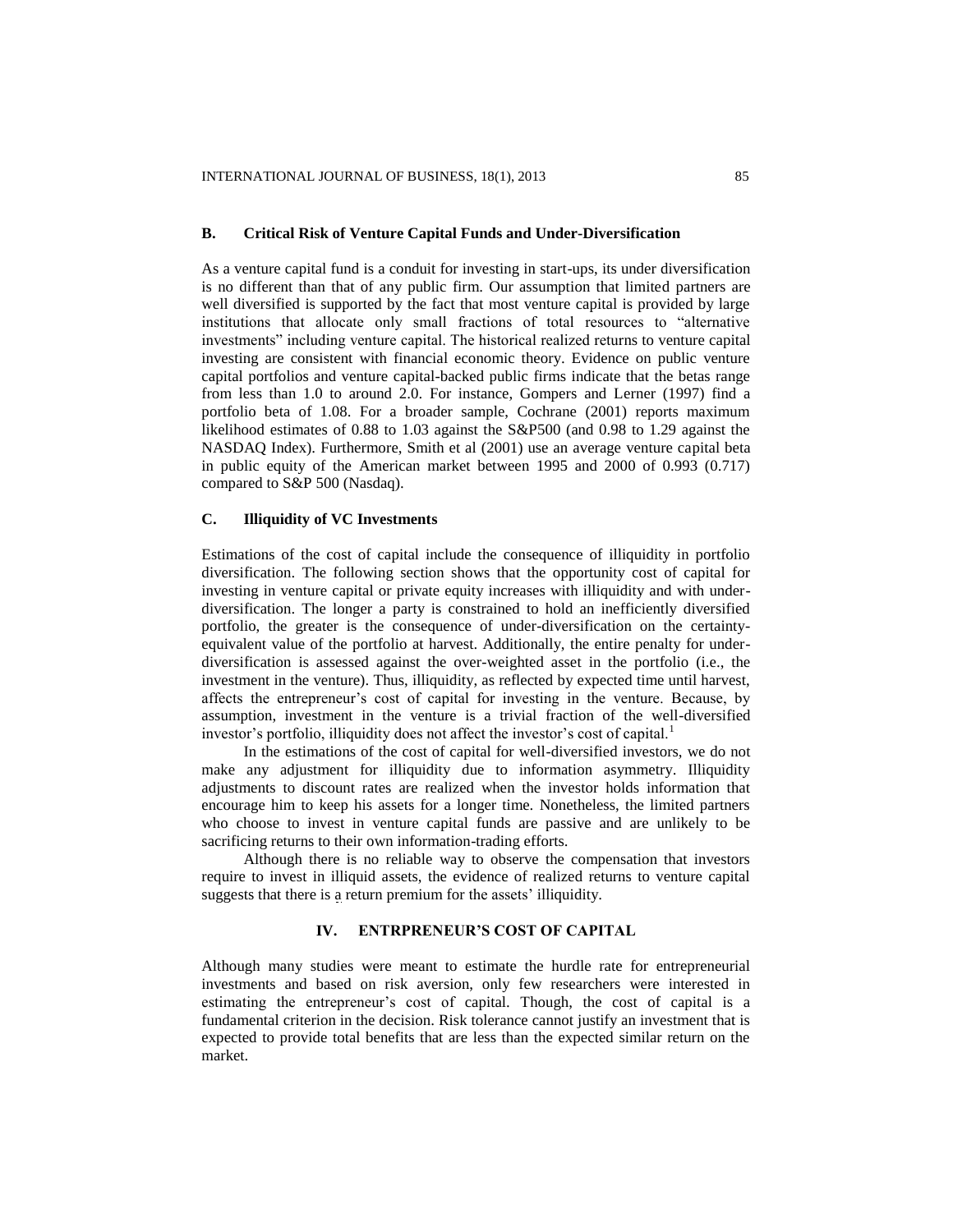Choosing an investment depends on the estimation of the cost of capital depending essentially on the risk level and diversification. Equally important is the evaluation cost which occurs in designing financial contracts between entrepreneurs and investors.

## **A. Entrepreneurs' Full Commitment Case**

First of all we consider the case of an entrepreneur and his cost of capital and who is fully committed to the venture. This is a situation where the entrepreneur has to choose either irrevocably committing all his financial and human capital in a venture project or investing that wealth on the market portfolio. These assumptions will be relaxed later. Since the entrepreneur has to commit all his wealth in the venture, he is able to diversify his risk and therefore, his cost of capital depends immediately on the total risk of the project. Thus, the entrepreneur's cost of capital is:

$$
PV_{ven}^{Ent} = R_F + (\frac{\sigma_{ven}^{Ent}}{\sigma_M})(R_M - R_F)
$$
 (3)

where  $\left(\frac{\sigma_{\text{ven}}}{\sigma_{\text{ven}}}\right)$ M Ent ven  $\overline{\sigma}$  $\frac{\sigma_{\text{ven}}^{\text{Ent}}}{{\sigma_{\text{ven}}^{\text{in}}}}$  is the entrepreneur's standard deviation return divided by market

standard deviation return over a given period of time. However, the application of the relation to estimate the entrepreneur's cost of capital is not possible for public equity firms because  $\sigma_{\text{ven}}^{\text{Ent}}$  is estimated on the entrepreneur's return over a given period of time. In order to face this problem, we calculate the certainty-equivalent commitment of the entrepreneur. The certainty-equivalent model is derived from the CAPM model:

$$
PV_{ven}^{Ent} = \frac{C_{ven} - \frac{\sigma_{C_{ven}}}{\sigma_M} (R_M - R_F)}{1 + R_F}
$$
(4)

Due to the lack of evidence, we use data about comparable public equity firms in order to calculate the standard deviation of the entrepreneur and the risk premium in relation to under-diversification.

### **B. Partial- Commitment Case**

In practice, entrepreneurs can allocate only a fraction of their human and financial capital. Nevertheless, they have to commit large fractions of their total wealth in the venture project, which results in a substantially under-diversified portfolio. To examine how under-diversification affects the entrepreneur's cost of capital, we consider an entrepreneur who can allocate a portion of wealth to a well-diversified portfolio (the market portfolio).

We use a three-step process to estimate the entrepreneur's cost of capital to invest in a Venture (Smith et al, 2004). First, we estimate the standard deviation of returns on the entrepreneur's total portfolio. Second, we use the CAPM to estimate portfolio opportunity cost. Third, we set portfolio opportunity cost equal to the weighted average of the opportunity costs of the market and the venture, and solve for venture opportunity cost of capital.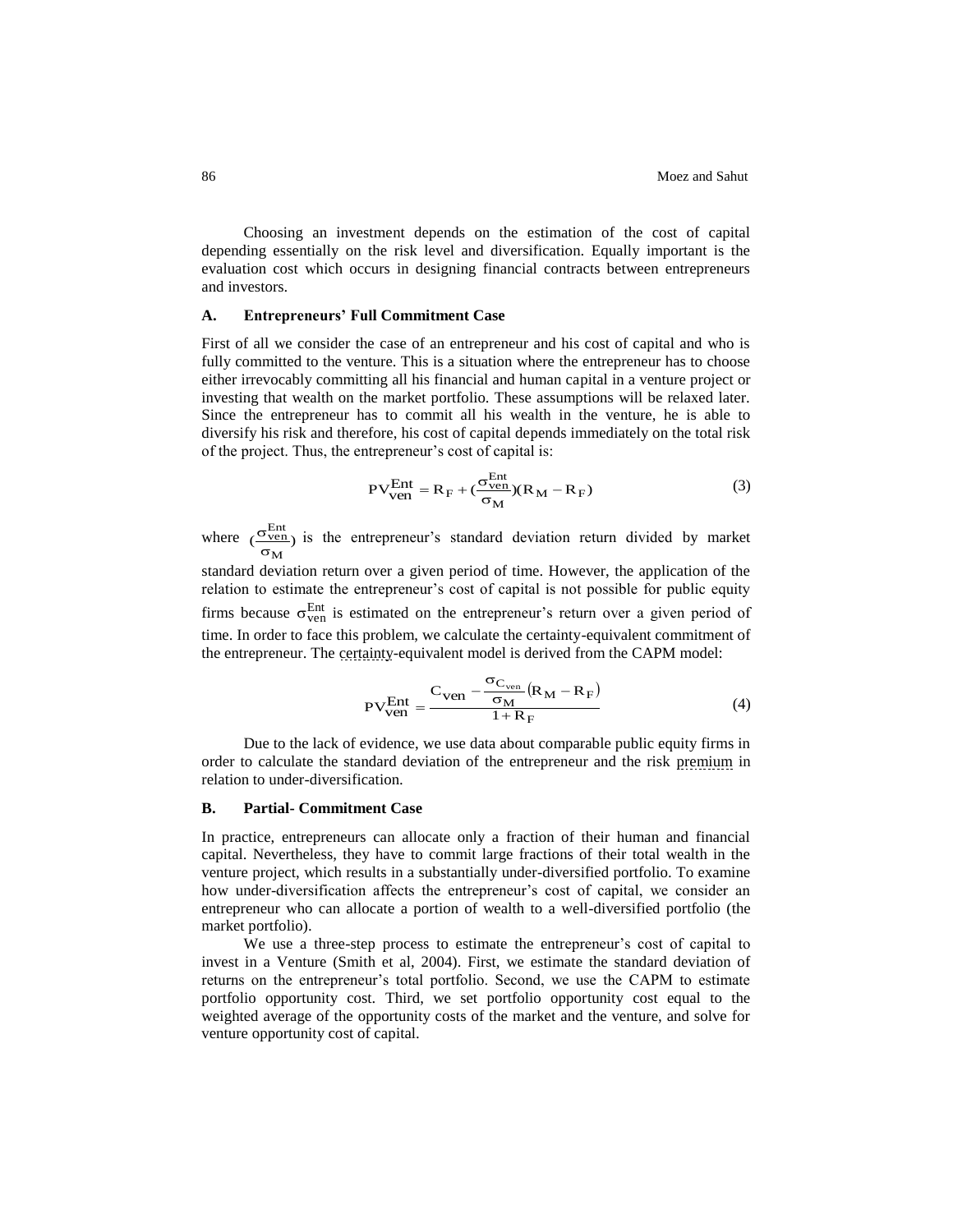The standard deviation of returns of the entrepreneur's two-asset portfolio is given by the following expression:

$$
\sigma_{\text{port}} = \sqrt{\chi_{\text{ven}}^2 \sigma_{\text{ven}}^2 + \chi_{\text{M}}^2 \sigma_{\text{M}}^2 + 2\chi_{\text{ven}} \chi_{\text{M}} \rho_{\text{ven,M}} \sigma_{\text{ven}} \sigma_{\text{M}}}
$$
(5)

where  $\chi_{\text{ven}}$  and  $\chi_{\text{M}}$  are the fractions of the entrepreneur's wealth invested respectively in the venture and the market.

The substitution  $\sigma_{\text{port}}^2$  and  $\sigma_{\text{ven}}^2$  in the certainty-equivalent equation which is obtained from the CAPM standard equation (Fama, 1977) makes it possible to calculate the cost of capital of the entrepreneur's portfolio  $R_{\text{port}}$ . As the cost of capital of the portfolio is the weighted average of the opportunity cost of capital of the venture and the market. So,

$$
R_{\text{port}} = \chi_{\text{ven}} R_{\text{ven}} + \chi_{\text{M}} R_{\text{M}}
$$
 (6)

Due to a lack of assumptions of a series of returns, a direct estimation of equations (5) and (6) is not possible. The certainty-equivalent approach provides a solution and portfolio cash-flows of the entrepreneur and the standard deviation of these returns are presented as follows:

$$
C_{\text{port}} = C_{\text{ven}} + w_M(1 + R_M)
$$
 (7)

$$
\sigma_{C_{\text{port}}} = \sqrt{\sigma_{C_{\text{ven}}}^2 + (w_M \sigma_M)^2 + 2\rho_{\text{ven},M} \sigma_{C_{\text{ven}}} (w_M \sigma_M)}
$$
(8)

where  $w_M$  is a fraction of the entrepreneur's wealth invested in the market. The standard deviation and the value of the entrepreneur's diversified investment are estimated in relation to market cash-flows. Hence, the present value of venture investment is directly estimated, deducing the entrepreneur's investment value that is realized in the market,

$$
PV_{ven}^{Ent} = PV_{port}^{Ent} - w_M
$$
  
\n
$$
PV_{ven}^{Ent} = \frac{C_{port} - \frac{\sigma_{C_{port}}}{\sigma_M} (R_M - R_F)}{1 + R_F} - w_M
$$
 (9)

Equation (9) highlights the impact of diversification on the venture value following the assumption that investment on the market has a zero present value. We also point to the fact that the above evaluation is based on market-invested cost of capital, but it does not include the entrepreneur's personal risk tolerance.

Because, based strictly on risk and expected return, private value cannot exceed the value of an alternative equally risky investment in a well-diversified market portfolio (well-diversified portfolio).

Equation (9) is an upper bound on the entrepreneur's investment value. Assuming that the entrepreneur's personal risk tolerance is marginal and similar to market risk tolerance, equation (9) estimates the investment's net present value. However, the minimum return rate is,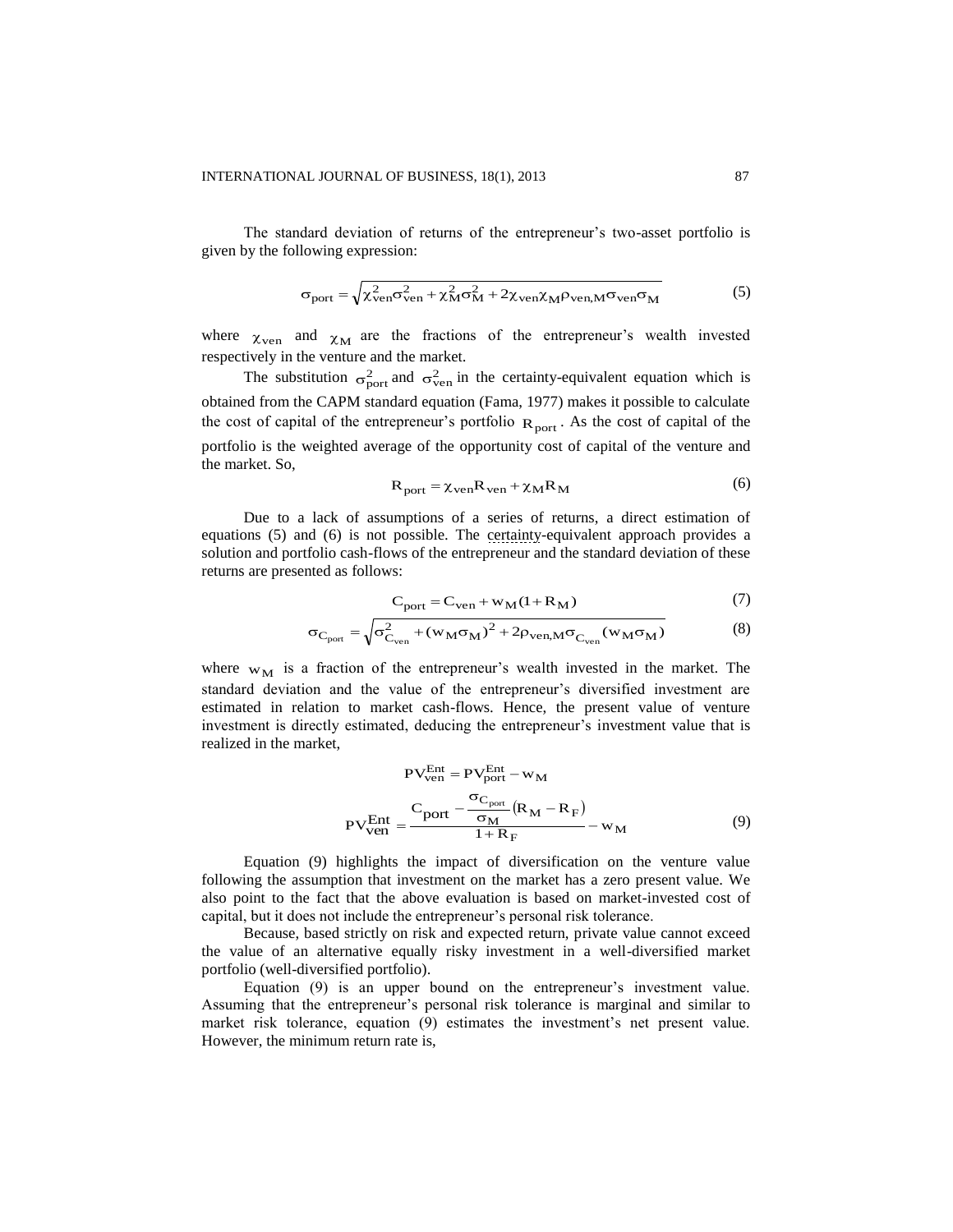$$
R_{\text{ven}}^{\text{Ent}} = \frac{C_{\text{ven}}}{PV_{\text{ven}}^{\text{Ent}}} - 1 = R_{\text{F}} + \frac{\left(\frac{\sigma_{C_{\text{port}}}}{\sigma_{\text{M}}} - w_{\text{m}}\right)(R_{\text{M}} - R_{\text{F}})}{PV_{\text{ven}}^{\text{Ent}}}
$$
(10)

Equation (10) enables us to calculate the cost of capital whereby evaluating VC is possible. The illiquidity and under-diversification effects of the investment on the cost of capital are incorporated in equation (10).

The calculation of equations (9) and (10) rests upon market data in estimating market risk and correlation between VC firms and the market. Thus, they do not enable investors to use Risk-Adjusted Discount Rate (RADR) during the evaluation of expected cash-flows. But, it is possible to make use of data which is provided by comparable public equity firms.

## **V. ESTIMATION OF VC COST OF CAPITAL**

In this section, we display estimation results of the investors' and entrepreneurs' cost of capital. Equation (1) is used for beta estimation of a well-diversified investor. In addition, the entrepreneur's cost of capital is illustrated through the estimation of equations (9) and (10). For this reason, we need to calculate a well-diversified investor's return risk and then, to estimate market correlation.

## **A. Data and Methodology**

In this study, we have chosen a sample of French market IPOs recorded between 1997 and 2007. During this period, we have identified 146 VC. Then, we use market segmentation into 10 market industries as table 1 shows. The conclusions of Smith et al (2004) correspond to VC return within a year.

| <b>Table1</b>            |       |                     |            |         |         |  |  |  |  |
|--------------------------|-------|---------------------|------------|---------|---------|--|--|--|--|
| Description of sample    |       |                     |            |         |         |  |  |  |  |
| Industry                 | Firms | <b>Observations</b> | Average    | Average | Average |  |  |  |  |
|                          |       | In sample           | Firm-years | sale    | Return  |  |  |  |  |
| Biotechnology            | 13    | 52                  | 3.9        | 964.8   | 25.2    |  |  |  |  |
| Business/Finance         | 10    | 33                  | 3.6        | 2181.8  | 20.5    |  |  |  |  |
| Communications           | 8     | 49                  | 4.6        | 188.8   | $-23.8$ |  |  |  |  |
| Computer equipment       | 16    | 89                  | 4.4        | 206.8   | 13.7    |  |  |  |  |
| <b>Computer Software</b> | 26    | 133                 | 4.5        | 95.4    | 1.5     |  |  |  |  |
| Health care              | 7     | 53                  | 4.4        | 202.9   | 11.3    |  |  |  |  |
| Industry / Energy        | 23    | 84                  | 4.1        | 4090.4  | $-32.9$ |  |  |  |  |
| Retail and media         | 36    | 135                 | 3.8        | 115.9   | 10.8    |  |  |  |  |
| Semiconductors           | 7     | 39                  | 4.0        | 79.7    | 2.4     |  |  |  |  |
| All                      | 146   | 667                 | 4.1        | 902.9   | 3.2     |  |  |  |  |
| Source: Datastream.      |       |                     |            |         |         |  |  |  |  |

Thus, the same VC generates several observations of the sample which is measured as more than a year since the IPO. Assuming that the retained series of firms are altogether continuously public equity firms, we have used weekly data to calculate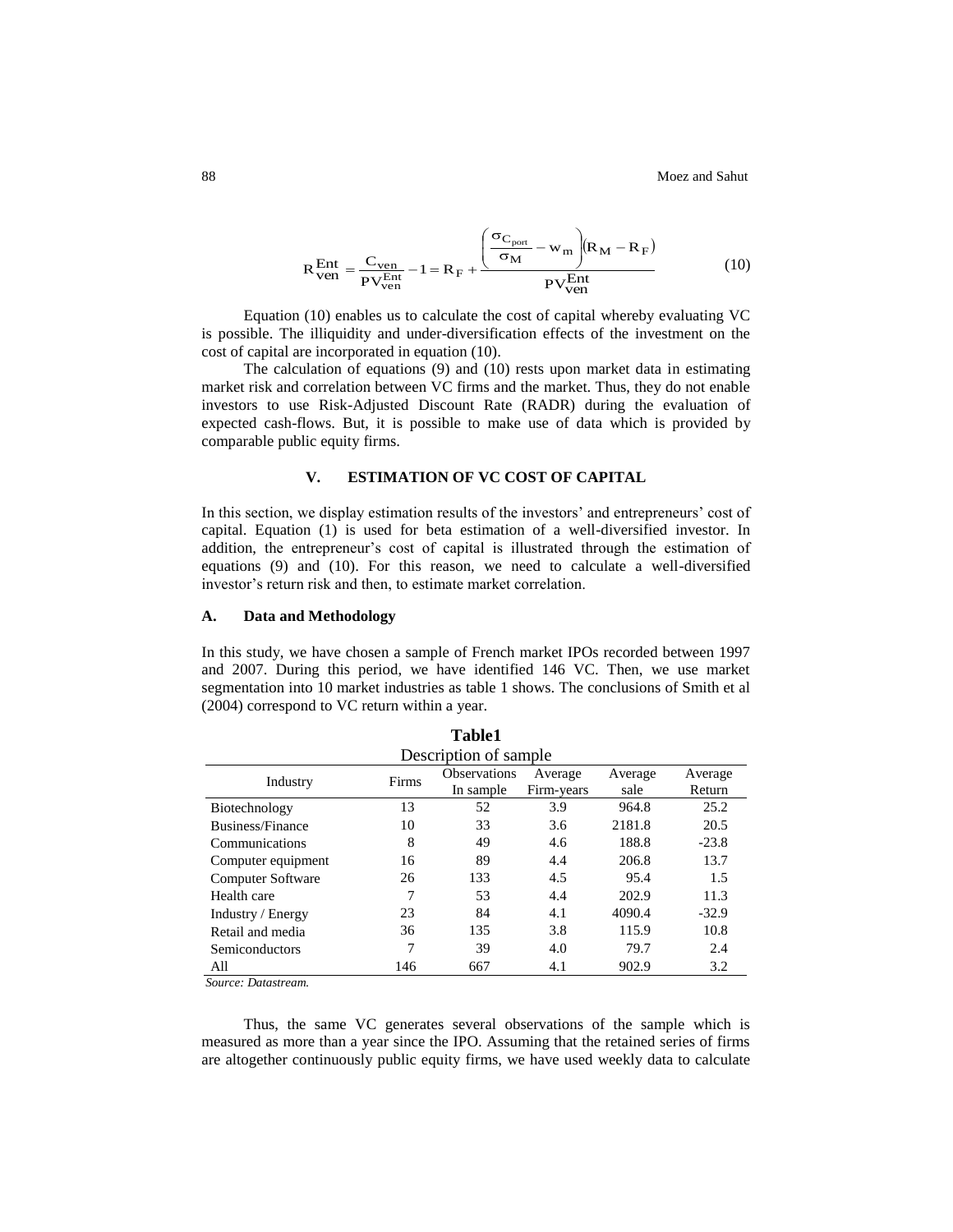weekly returns. Actually, based on Datastream, we have gathered weekly quotations of various assets used to calculate each observation's return. Thus, we have preserved all the observations with no less than 30 weekly returns (Smith et al; 2004). Applying this method, we were finally able to retain 667 observations. VC age is measured as years since the IPO. We have equally made use of the Diane database so that to recover the accounting information for each company in the sample. Results and turnover have been used as an indicator of ventures' financial maturity and size. Moreover, we have retained the SBF 250 market index as a benchmark in order to calculate the beta values. As a consequence to divergence between the choice of the studied period, interval of return calculation and market index, practitioners often find out different versions of estimated beta. In addition, professionals adjust their regression to a beta equal to one. As a result, we have chosen the Bloomberg method which estimates the adjusted beta in the following way:

adjusted beta = regression beta  $*(0.67) + 0.33$ 

## **B. Bivariate Results**

## **1. Beta**

Table 2 illustrates descriptive results (average, and standard deviation) of VC beta, French Market IPOs, estimated using the SBF 250 market index. The results are reached on average for a well-diversified investor.<sup>2</sup> It shows an average beta value for the entire sample which is almost 0.5. This beta hides a large variability between market industries at 0.2 for health care up to 0.83 in semi-conductor.

Following the example of Smith et al (2004), we have found, for most years, an average beta less than 1 according to the SBF 250 index. Our conclusion seems different from that of Gompers and Lerner (1997) who found that one group of investors' beta is equal to 1.08. However, based on a larger sample, Cochrane (2001) estimates, using a maximum of likelihood, one beta comprised between 0.88 and 1.03 regarding the S&P 500 index. The sample segmentation of VC per market industry shows an important variability among the estimated beta values. But, average betas are sensitively less than 1, while remaining statistically different from 1 at a threshold of 1%.

Studying the distribution of the beta values has allowed us to notice the variability over the years. In 1997 and 2000 the beta displays a 0.8 value and a minimum level along 2003. Beta increase in 2000 is due to a significant market capitalization of high-tech assets. In addition, there was also the financial Bubble which caused a high volatility in stock markets. Besides, market recession and bankruptcy of many technology ventures had lowered the size of market capitalization for these firms, which explains the low estimated beta value in 2003. Nevertheless, t-statistics calculation shows that the estimated beta values are significantly different from 1 in all years.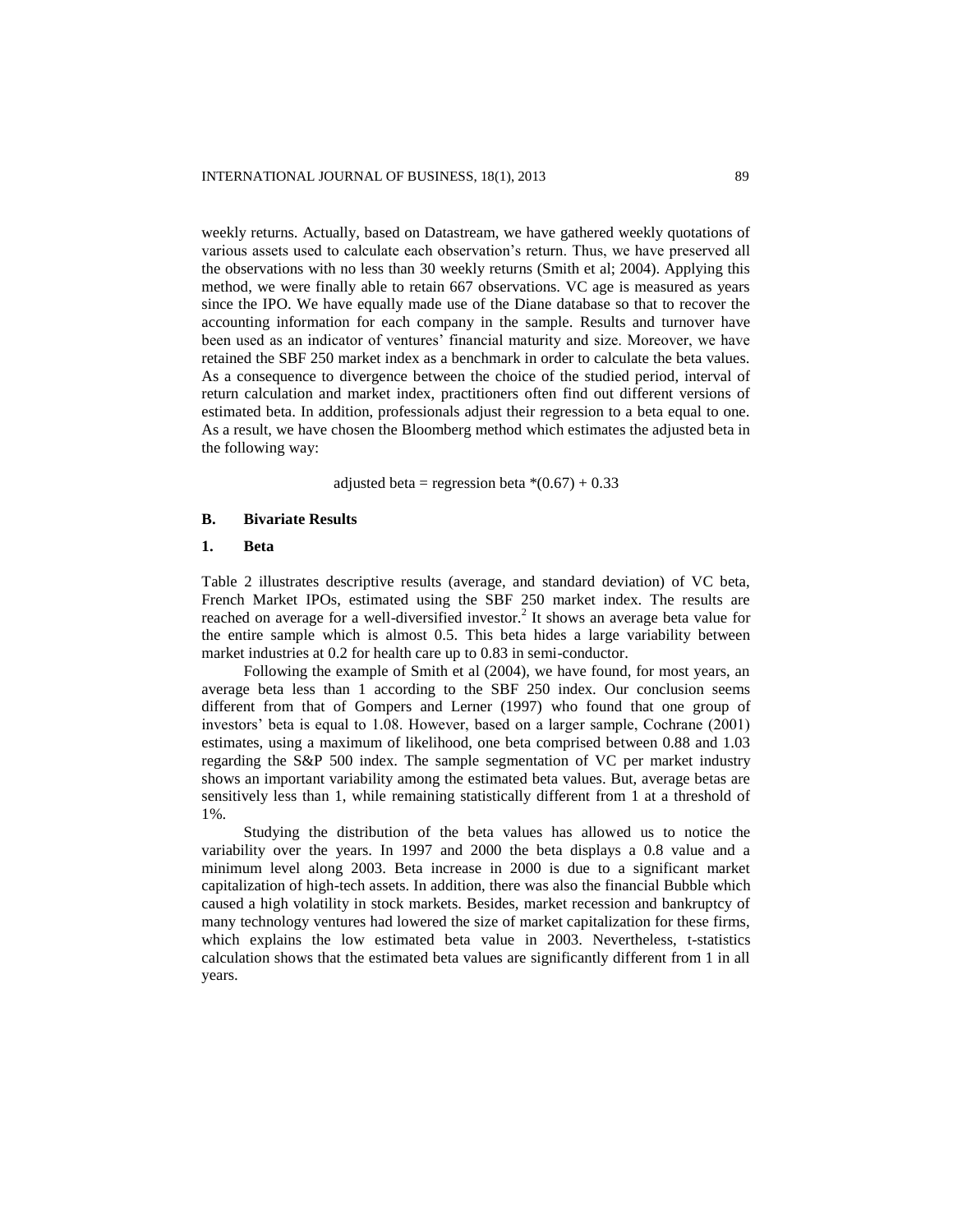|                      |                 |                 | . <i>.</i>                   |                 | <b>Standard</b>       |                   | <b>Relative standard</b>     |                   | Correlation                  |                   |                              |  |
|----------------------|-----------------|-----------------|------------------------------|-----------------|-----------------------|-------------------|------------------------------|-------------------|------------------------------|-------------------|------------------------------|--|
|                      |                 | <b>Betas</b>    |                              |                 | <b>Adjusted Betas</b> | deviation         |                              | deviation         |                              |                   |                              |  |
|                      | Obs.            | Mean            | <b>Standard</b><br>deviation | Mean            | Standard<br>deviation | Mean              | <b>Standard</b><br>deviation | Mean              | <b>Standard</b><br>deviation | Mean              | <b>Standard</b><br>deviation |  |
| All                  | 667             | $0.50^{\gamma}$ | 0.74                         | $0.51^{\gamma}$ | 0.74                  | 0.08 <sup>a</sup> | 0.05                         | 3.08 <sup>a</sup> | 1.92                         | 0.01 <sup>a</sup> | 0.00                         |  |
| <b>Industry</b>      |                 |                 |                              |                 |                       |                   |                              |                   |                              |                   |                              |  |
| Biotechnology        | $\overline{52}$ | $0.59^{\gamma}$ | 0.57                         | $0.72^{7}$      | 0.38                  | $0.07^{a}$        | 0.05                         | $2.69^{a}$        | 1.76                         | 0.03              | 0.14                         |  |
| Business/Finance     | 33              | $0.46^{\gamma}$ | 0.86                         | $0.64^{\gamma}$ | 0.58                  | 0.08 <sup>a</sup> | 0.07                         | 3.27 <sup>a</sup> | 1.98                         | 0.02              | 0.16                         |  |
| Communication        | 49              | $0.78^{\gamma}$ | 1.19                         | $0.85^{\gamma}$ | 0.80                  | $0.11^{\rm a}$    | 0.06                         | $4.33^{a}$        | 2.32                         | $-0.02$           | 0.15                         |  |
| Computer equipment   | 89              | $0.23^{\gamma}$ | 0.55                         | $0.48^{\gamma}$ | 0.37                  | 0.08 <sup>a</sup> | 0.05                         | $3.26^{a}$        | 1.75                         | $-0.02$           | 0.15                         |  |
| Computer Software    | 133             | $0.41^{\gamma}$ | 0.76                         | $0.61^{\gamma}$ | 0.51                  | 0.08 <sup>a</sup> | 0.05                         | 3.16 <sup>a</sup> | 1.76                         | 0.02 <sup>c</sup> | 0.16                         |  |
| Health care          | 53              | $0.20^{\gamma}$ | 0.40                         | $0.46^{\gamma}$ | 0.27                  | 0.06 <sup>a</sup> | 0.05                         | $2.72^{a}$        | 2.39                         | 0.03              | 0.15                         |  |
| Industry / Energy    | 84              | $0.29^{\gamma}$ | 0.55                         | $0.52^{\gamma}$ | 0.37                  | $0.06^a$          | 0.03                         | $2.56^{a}$        | 1.65                         | 0.01              | 0.17                         |  |
| Retailers and media  | 135             | $0.49^{\gamma}$ | 0.76                         | $0.66^{\gamma}$ | 0.51                  | $0.07^{a}$        | 0.04                         | $2.92^{a}$        | 1.93                         | $0.03^{b}$        | 0.17                         |  |
| Semi-conductors      | 39              | $0.83^{\gamma}$ | 0.71                         | $0.89^{\gamma}$ | 0.48                  | $0.09^{a}$        | 0.04                         | 3.37 <sup>a</sup> | 1.35                         | 0.03              | 0.18                         |  |
| <b>Calendar Year</b> |                 |                 |                              |                 |                       |                   |                              |                   |                              |                   |                              |  |
| 1997                 | $\overline{4}$  | $0.80^{\delta}$ | 0.80                         | $0.80^\gamma$   | 0.51                  | 0.07 <sup>a</sup> | 0.02                         | $2.85^{a}$        | 0.84                         | 0.00              | 0.12                         |  |
| 1998                 | 21              | $0.50^{\gamma}$ | 0.60                         | $0.65^{\gamma}$ | 0.41                  | $0.10^a$          | 0.05                         | $2.44^{a}$        | 1.19                         | 0.03              | 0.15                         |  |
| 1999                 | 31              | $0.30^{\delta}$ | 0.80                         | $0.54^{\gamma}$ | 0.53                  | 0.09 <sup>a</sup> | 0.05                         | $3.71^{a}$        | 2.03                         | 0.02              | 0.13                         |  |
| 2000                 | 53              | $0.80^{\gamma}$ | 1.30                         | $0.86^{\gamma}$ | 0.90                  | $0.11^{a}$        | 0.05                         | $3.75^{a}$        | 1.90                         | 0.01              | 0.18                         |  |
| 2001                 | 66              | $0.40^{\gamma}$ | 0.60                         | $0.60^{7}$      | 0.41                  | 0.10 <sup>a</sup> | 0.05                         | 3.27 <sup>a</sup> | 1.70                         | 0.02              | 0.16                         |  |
| 2002                 | 73              | $0.50^{\gamma}$ | 0.70                         | $0.67^{\gamma}$ | 0.45                  | $0.11^{a}$        | 0.08                         | $2.60^a$          | 1.90                         | 0.02              | 0.12                         |  |
| 2003                 | 75              | $0.10^{\gamma}$ | 0.60                         | $0.39^{7}$      | 0.38                  | 0.08 <sup>a</sup> | 0.05                         | $2.32^{a}$        | 1.31                         | 0.00              | 0.16                         |  |
| 2004                 | 76              | 0.04            | 0.60                         | $0.60^{7}$      | 0.42                  | 0.07 <sup>a</sup> | 0.04                         | $3.58^{a}$        | 2.38                         | 0.02              | 0.15                         |  |
| 2005                 | 76              | $0.50^{\gamma}$ | 0.80                         | $0.63^{\gamma}$ | 052                   | 0.05 <sup>a</sup> | 0.03                         | $4.33^{a}$        | 2.18                         | $-0.06a$          | 0.17                         |  |
| 2006                 | 91              | $0.50^{\gamma}$ | 0.70                         | $0.69^{7}$      | 0.45                  | $0.06^a$          | 0.04                         | $2.93^{a}$        | 1.80                         | $0.04^a$          | 0.14                         |  |
| 2007                 | 101             | $0.40^{\gamma}$ | 0.50                         | $0.63^{\gamma}$ | 0.34                  | $0.05^{\text{a}}$ | 0.03                         | $2.28^{a}$        | 1.17                         | $0.06^a$          | 0.19                         |  |
| Age                  |                 |                 |                              |                 |                       |                   |                              |                   |                              |                   |                              |  |
| $0 - 1$              | 173             | $0.6^\gamma$    | 0.92                         | $0.68^{\gamma}$ | 0.62                  | 0.09 <sup>a</sup> | 0.06                         | $3.31^{a}$        | 2.03                         | 0.00              | 0.16                         |  |
| $1 - 2$              | 96              | $0.5^{\gamma}$  | 0.78                         | $0.62^{\gamma}$ | 0.52                  | 0.09 <sup>a</sup> | 0.06                         | 3.01 <sup>a</sup> | 1.84                         | 0.05a             | 0.17                         |  |
| $+3$                 | 398             | $0.4^{\gamma}$  | 0.64                         | $0.60^{\gamma}$ | 0.43                  | 0.07 <sup>a</sup> | 0.05                         | 3.00 <sup>a</sup> | 1.89                         | 0.02a             | 0.16                         |  |
| <b>Net Income</b>    |                 |                 |                              |                 |                       |                   |                              |                   |                              |                   |                              |  |
| NI < 0               | 205             | $0.7^{\gamma}$  | 0.9                          | $0.77^{\gamma}$ | 0.61                  | $0.65^{\circ}$    | 0.91                         | 4.06 <sup>a</sup> | 2.35                         | 0.00              | 0.16                         |  |
| NI > 0               | 462             | $0.3^{\gamma}$  | 0.6                          | $0.56^{\gamma}$ | 0.43                  | $0.35^{a}$        | 0.64                         | $2.65^{\rm a}$    | 1.51                         | 0.03 <sup>a</sup> | 0.16                         |  |
| <b>Sale</b>          |                 |                 |                              |                 |                       |                   |                              |                   |                              |                   |                              |  |
| $0 - 20$             | 193             | $0.7^{\gamma}$  | 1.0                          | $0.79^{7}$      | 0.64                  | $0.68^{\rm a}$    | 0.96                         | 3.80 <sup>a</sup> | 2.43                         | 0.02              | 0.17                         |  |
| $20 - 45$            | 138             | $0.4^{\gamma}$  | 0.7                          | $0.58^{\gamma}$ | 0.45                  | $0.38^{a}$        | 0.68                         | 3.07 <sup>a</sup> | 1.64                         | 0.01              | 0.15                         |  |
| $45 - 200$           | 167             | $0.6^\gamma$    | 0.65                         | $0.63^{\gamma}$ | 0.43                  | $0.45^{\text{a}}$ | 0.65                         | $3.05^{\rm a}$    | 1.83                         | 0.02              | 0.16                         |  |
| $+200$               | 169             | $0.2^{\gamma}$  | 0.47                         | $0.47^{\gamma}$ | 0.31                  | 0.20 <sup>a</sup> | 0.47                         | $2.29^{a}$        | 1.07                         | 0.03 <sup>c</sup> | 0.16                         |  |

**Table2** Summary of results using the "SBF 250 index" as a market proxy

*"a", "b" and "c": indicate significance, at the 10%, 5% and 1% level of risk, respectively .γ: significantly different from 1 at the 1% level of risk, δ : significantly different from 1 at the 5% level of risk and λ : significantly different from 1 at the 10% level of risk.* 

As the financial literature reveals, VC firms which generate a positive net result exhibit the highest beta values as compared to VC firms which have a negative result. Within a similar framework, the study of Smith et al. (2004), which was conducted on a sample of American IPO VC firms between 1995 and 2000, confirms this result. Sample observations in terms of the criteria of age, turnover, and the VC firms' net results (indicators of firm's maturity according to Smith et al., 2004) show that the initially high specific risk is likely to decrease with financial improvement and the expected return. Moreover, t-statistics' calculations show that the estimated beta values are different from 1 at the threshold of conventional significance.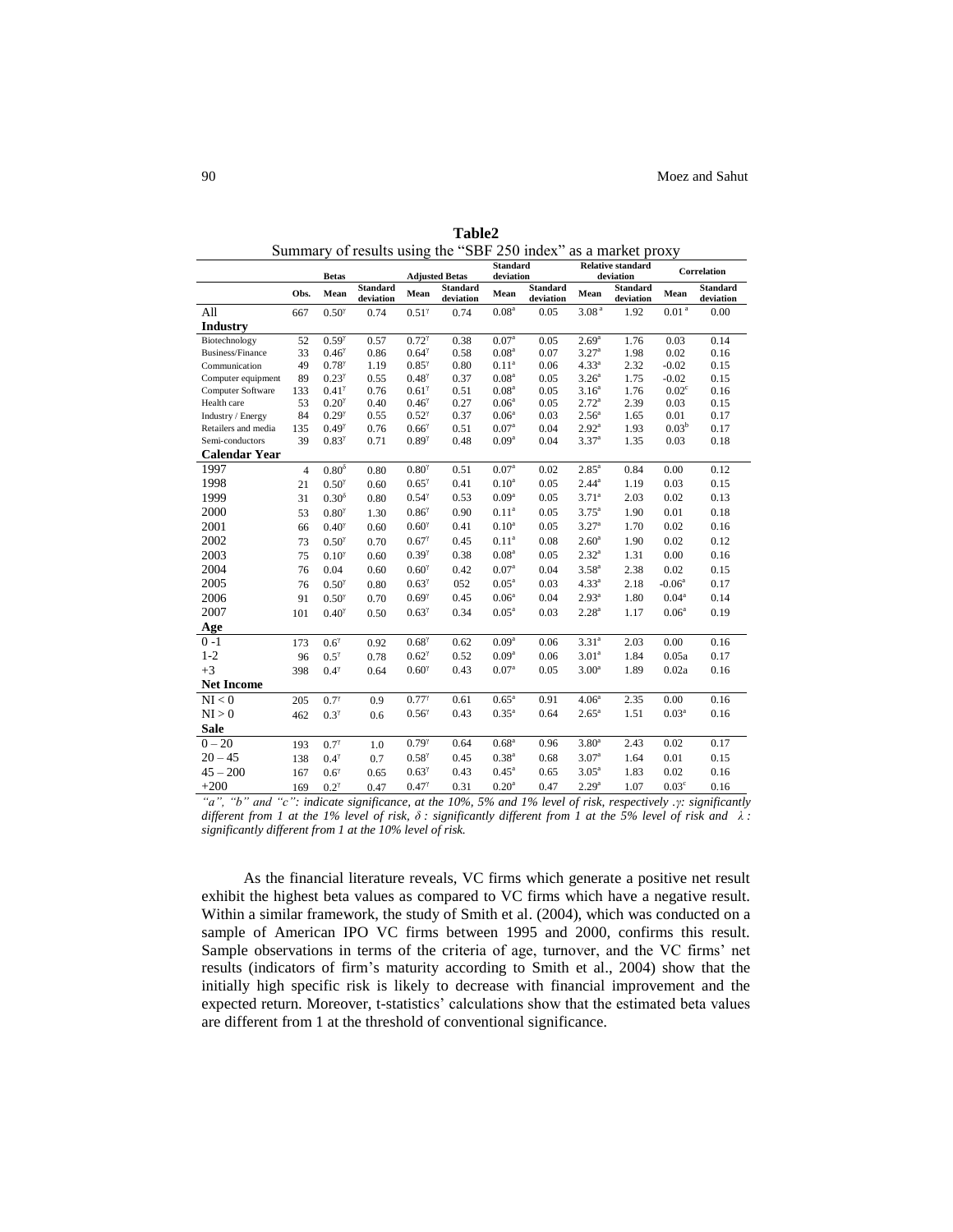## **2. Adjusted beta**

Adjusted beta values that are estimated on the basis of the SBF 250 market index for French VC during a one-year period are illustrated in table n°2. The average adjusted beta of the sample is 0.51. This adjustment has reduced disparities between estimated values in the chosen observations of the total sample. This is confirmed by a series of standard deviations included in the interval [0.27; 0.9].

We point to the fact that all group average beta values are significantly different from 1 at a threshold of 1%. Repairing the total sample by industry confirms the risky character of both industries: "Communication" and "semi-conductors" and these were checked through a simple beta calculation. The evolution of a year-adjusted beta risk shows a 0.86 maximum average value in 2000. Nonetheless, beta risk decreases significantly and reaches a minimum during 2003. This can be explained by the market restructuring effect following the stock market crash and the decrease of IPO VC numbers which were exchanged on the market.

The effect of the venture's maturity on the adjusted beta is similar to the simple beta. We observe a decrease in the adjusted beta values with the increase of the VC age and the improvement of the financial situation. In fact, Smith et al (2004) have proven that during the starting period, VC firms are differentiated by a negative net income and they constantly search for an outside funding so as to maintain their development. However, more mature VC firms will likely produce positive incomes and develop financial resources from within, which reduces their risk.

#### **3. Standard deviation of VC return**

The estimation of the well-diversified investor's cost of capital is founded on total risk calculation and correlation with the market through a series of IPO VC returns. Table n°2 displays descriptive statistics in relation to annual standard deviation of welldiversified investors' returns in the studied period. On average, the annual standard deviation of returns in our sample is 8%. Positive differences between average and median return values confirm that there exists a positive skewness. These results match the conclusions reached by Smith et al. (2004).

We have found out that the « communication » industry has the highest risk  $(11\%)$ , while the "health care" industry exposes the lowest risk  $(6\%)$ . The average total risk significance test by industry proves to be different from zero to be 1%, which means that well-diversified investors are dependent on the market industry that determines the cost of capital. We equally deduce that the VC total risk is tightly linked to the stock market cycle. Indeed, standard deviation average values usually increase during the financial crisis, then they decrease significantly in the subsequent years.

In addition, the estimations of the total risk diminish slightly with the increase of the age of the companies and their turnovers, which partly explains the decrease of the beta values referring to the same retained criteria.

Nevertheless, we notice an increase of the standard deviation for the total sample together with a decline of the net profit that varies from 35% to 65%.

These results consolidate the idea that the VC total risk decreases when the firm attains its financial maturity. This conclusion is in tune with that of Smith et al. (2004) which implies that the VC financial maturity must correspond to the decline of the total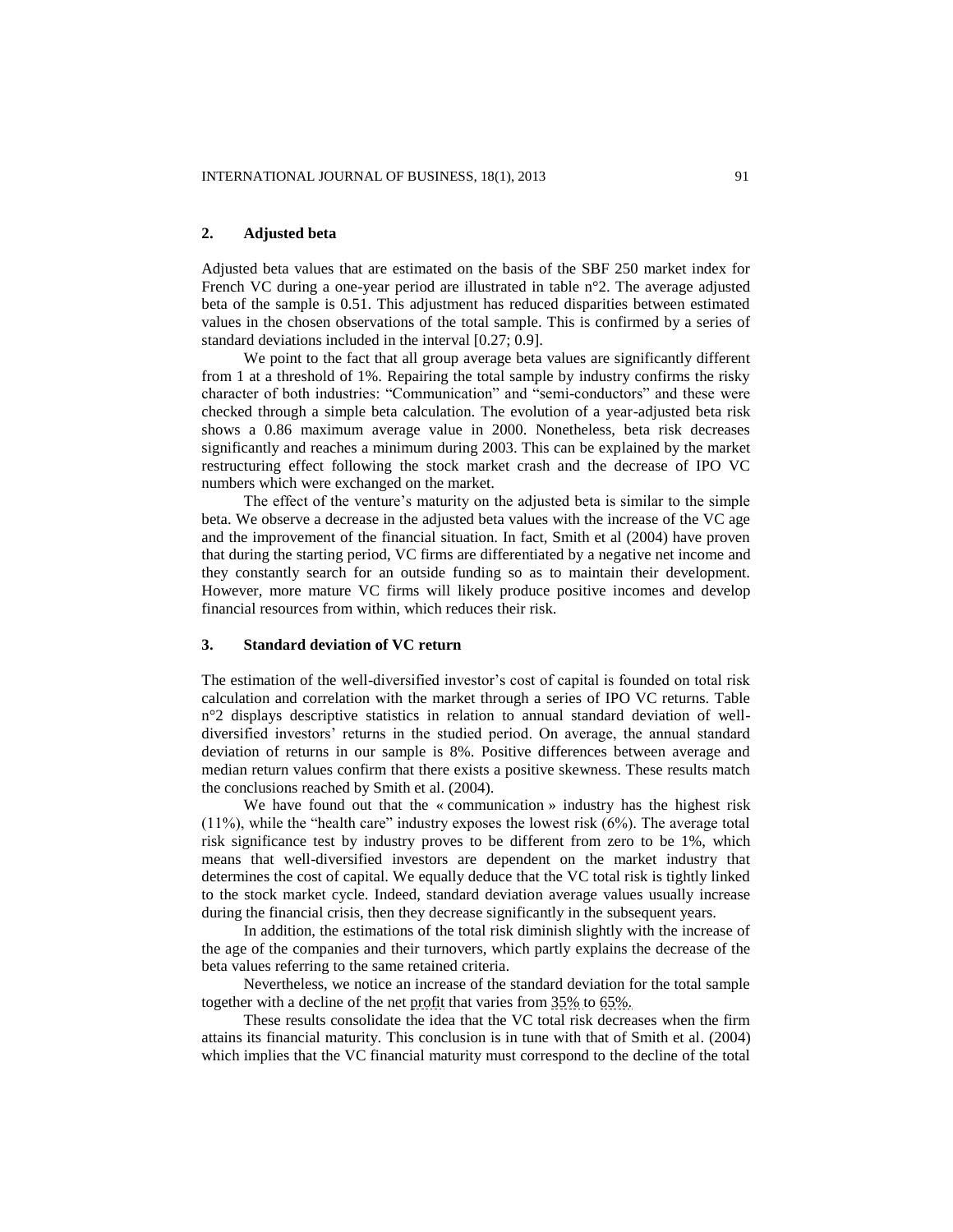risk and the contingent increase of the market risk. Thus, there might be a considerable disparity between the under-diversified entrepreneur's cost of capital and the welldiversified investor in the starting period and the development of the VC.

## **4. VC relative volatility**

Relative volatility estimation offers an alternative to bypass the estimation of the correlation term between the assets and market index that are necessary to betas calculation. However, the relative volatility calculation presumes that the total risk is perfectly correlated to the market risk (Damodaran, 1999). The whole sample has a relative risk which is more than three times higher than the risk incurred from investment in the market index. The examined average relative volatility by industry shows that VC companies are the most risky firms on the market. The highest risk is for the ventures belonging to the "communication" industry, however, the "industry/energy" industry represents 2.5. These results are coherent with the conclusions of Smith et al, (2004) who found that the ventures' total risk values are around four times the risk of the S&P500 market index. They justify these conclusions by the innovating VC, which affects their total risk level. This is proven by the existent disparity between relative volatility values between the industries. Definitely, the more innovative the industry is, the most significant is the ratio. During 2000 and 2005, relative risk ratio was the highest in technology VC, compared with other chosen years in the present study. These results are in tune with previous studies on markets structure which raised a considerable number of high-technology IPOs, which is, therefore, too risky, in 2000, and which later resulted in the financial Bubble. The time distribution of the relative volatility coincides with periods of mass IPOs.

We equally notice that the relative volatility tends to diminish significantly with the venture's age and turnover. According to the evidence, the relative risk is likely to increase with the deterioration of the firms' financial situation. Actually, the total risk is twice higher than the market risk once the company produces a positive net profit; it will increase up to four times if the venture has a negative income.

## **5. VC correlation with benchmark (market index)**

Generally, the correlation of IPO VC return and market returns are low. Like most new IPOs, VC are potentially investors' targeted, which explains the independence of the expectations of their future cash-flows regarding cash-flows anticipations of the whole stock market.

The average correlation of our sample is 0.01. The segmentation of our sample by industry enables us to better understand the relation VC returns and market index. In fact, we notice that market industries present a correlation that approaches zero. Nonetheless, the « Communications » and « electronic equipment » industries have a negative correlation (-0.02). But, the evolution of these firms' returns is independent from the global economic activity. Furthermore, time-series distribution of correlations reveals variability across the years. We notice an increase of correlation in the last chosen years (2006 and 2007, respectively, 0.04 and 0.06) with a negative value in 2005 (-0.06).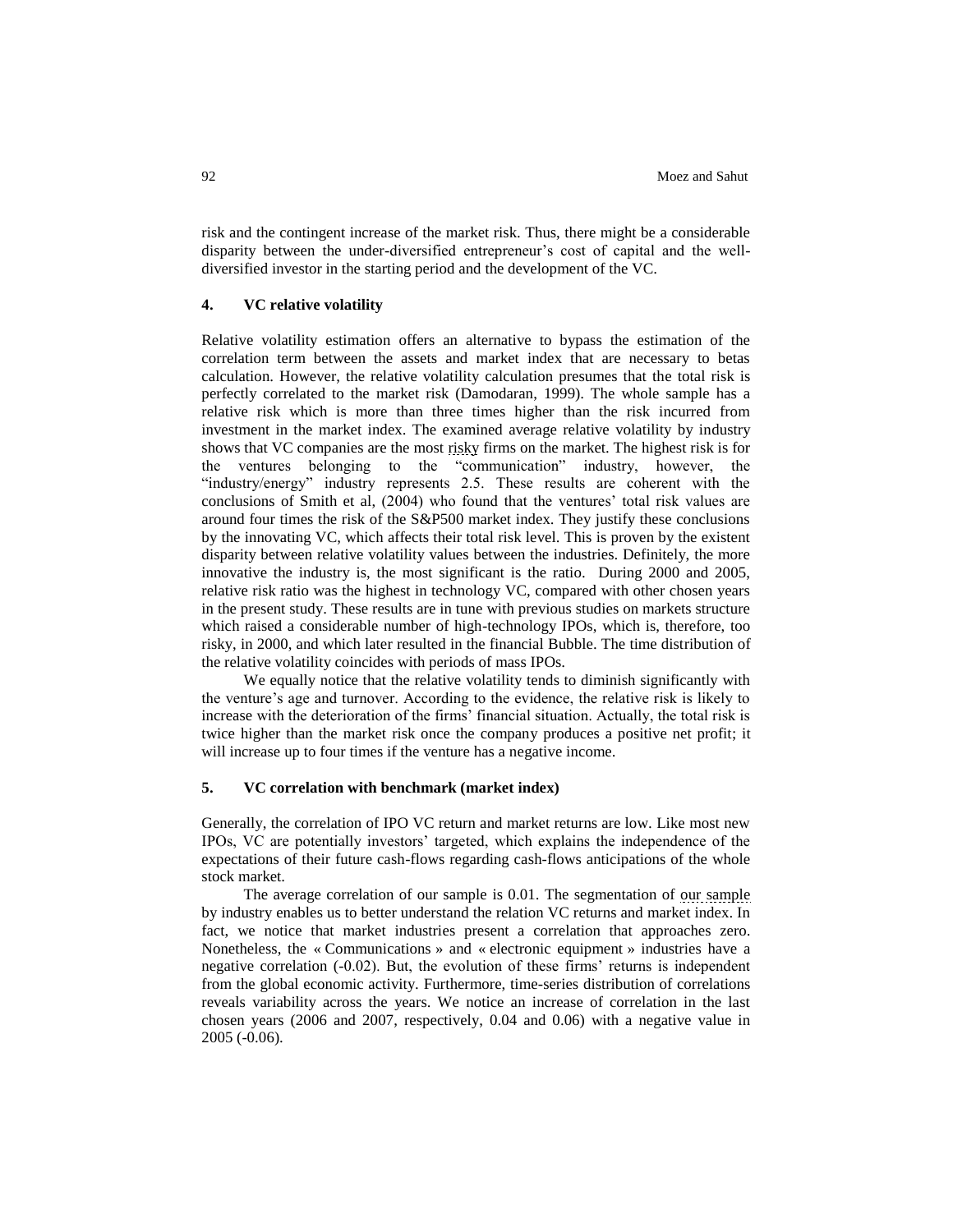## **C. Multivariate Regression**

This section exposes regression models and also the results, using 3 variables: beta, correlation with the SBF 250 index and standard deviation on the basis of an annualized calculation. The estimation of these models highlights the relation between each VC firm's risk and the variables of the previous section. These variables examine the simultaneous effect of the VC firm's age, industry, the IPO year and the venture's financial situation. In this respect, we used again the model of Smith et al (2004) which has been tested during the American VC IPO. This specification estimates the age effect for each market industry, but the estimation of net result coefficients and turnover presumes that they are uniform across market industries. In addition, dummy variables make it possible to fathom a specific effect of the year of the VC IPO. In order to estimate the VC standard deviation, an additional variable is introduced in the regression which is related to market standard deviation that is calculated in the same studied period.

Following the earlier analysis results, VC total risk is positively correlated with the market risk. Indeed, the increase of the market risk engenders an increase of the ventures' total risk to be 0.61%. Moreover, this result's significance corroborates links between the firm's risk and the market's risk. Furthermore, the IPO VC total risk is negatively correlated with firms' financial maturity in all market industries except the Biotechnology industry.

Our results show that there is a negative and significant relation of 1% between the VC total risk and the net profit and turnover variables. Actually, an improvement of the firm's net profits entails a decrease of the total risk (35%).

Similarly, if the venture makes a turnover which is higher than the average in its industry, its total risk is reduced to be 1.8%. These relations confirm the conclusions of the bivariate analysis. These results correspond to the theory of signals which admits that positive signals comfort the investors and reduces assets' volatility.

Correlation analysis shows important variations depending on the sector, though it is statistically insignificant. In addition, we notice that if a VC as an IPO in "Retail and media" industry, its market correlation is 6.6%. The positive net profit, then, reduces VC correlation with the market to 3.3%. But, these results are not important. The retained-year effect for each observation on the correlation between VC return and market return is significantly less important than the one observed in 2007, the reference year.

As a matter of fact, we found out that the beta risk is largely variable, depending on the industry and that it diminishes in terms of the venture's age. In other words, the beta risk decreases with the firm's financial maturity. Our remark joins the previous studies; as Damodaran (2002) and Smith et al. (2004) who consider that VC firms' beta has to decrease with the financial maturity and to converge to one. Besides, we notice that the beta is lower for VC firms with a positive net profit. Indeed, an improvement of 1% for the net profit results in a 28.2% decrease of the beta risk.

To conclude, we can say that it is of great importance to precise the adjustment quality of regression models is relatively good with an adjusted  $\mathbb{R}^2$  of 33% and 17% respectively in order to estimate the total risk and the beta. Our conclusion is confirmed by Fisher test which proves to be significant for all the tested risk models.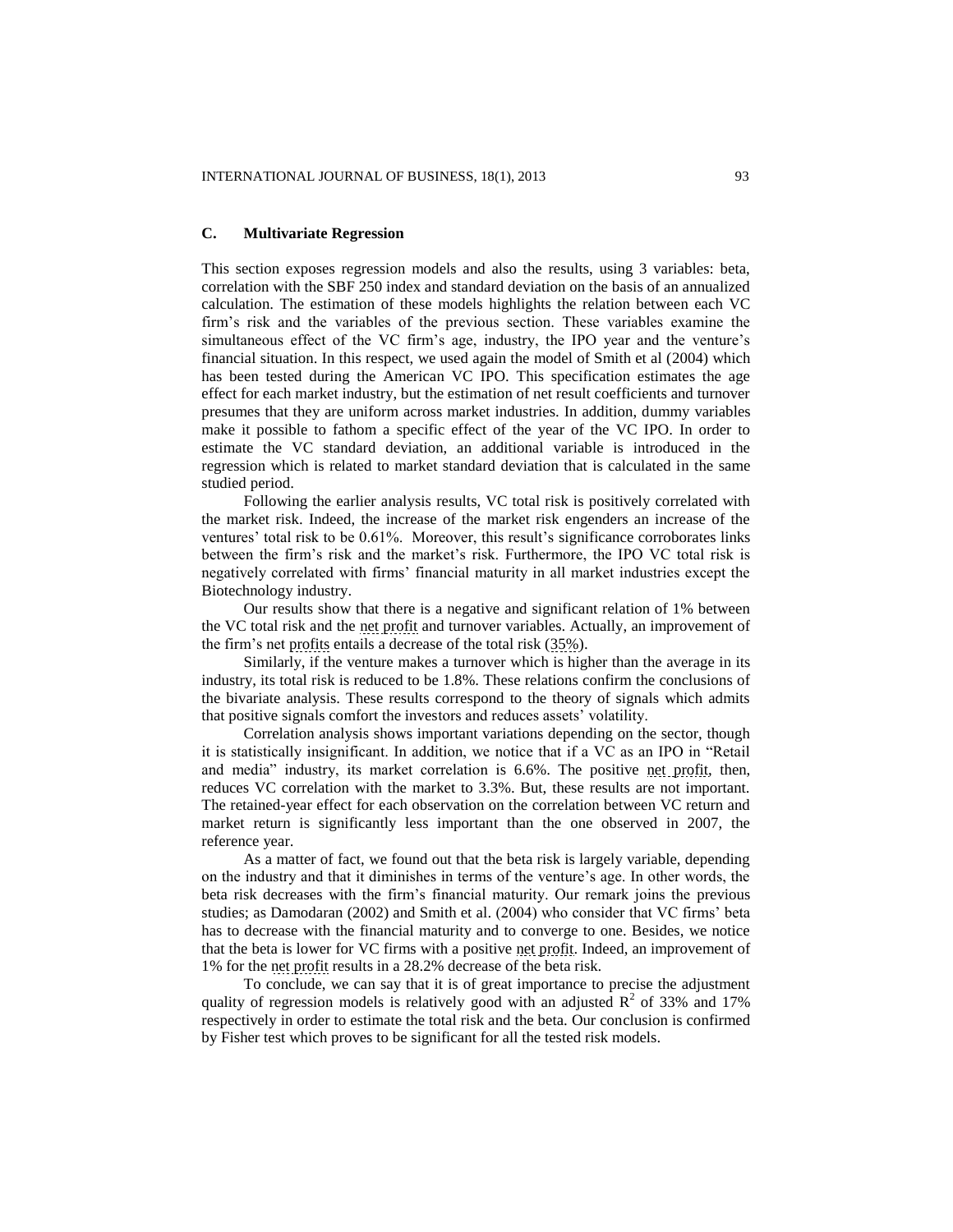## **VI. ILLUSTRATION OF THE VC COST OF CAPITAL**

Table 3 reports on the estimation results of the under diversified entrepreneur's and well-diversified VC investors' cost of capital for the total sample and by VC industry. These results' simulation rests upon fixing the values of some variables: the annualized standard deviation of the market is assumed to be 15%, the risk-free rate is assumed to be 4% and the market return is assumed to be 10%. The beta values and correlations with the market are computed from Table 2. We also presume that entrepreneurs' and investors' commitment to the VC firms' capital is maintained during 2 years.

## **A. Well-diversified Investors' Cost of Capital**

When correlation with the market is 0.15% and the beta is 0.67, well-diversified investors' cost of capital in the total sample is 14.3%. We notice that the cost of capital is varying across industries. For example, we use a 0.23 correlation and a 1.19 beta in the "Communication" industry, where well-diversified investors require a 19.1% rate. Although the cost of capital seems to be very low, we notice that this estimation is based on a hypothesis, that is risk-free rate and the risk premium of the stock market are lower than the historical averages, but they are still recognized in the stock market. We should also note that VC investors do not introduce any liquidity premium in the cost of capital, since they act like institutional well-diversified investors who rarely need liquidity.

## **B. The Entrepreneur's Cost of Capital**

Table 4 analyses the sensitivity of the under diversified entrepreneur's cost of capital. Equations (9) and (10) estimate the cost of capital of an entrepreneur who committed all of his wealth in the VC to an entrepreneur who must commit his whole wealth ( $W_{\text{market}}$  must be zero). For instance, from all the observations, we can say that an entrepreneur who commits all his wealth in the VC, bears a 66.6% cost of capital. This rate is considerably variable across the market industries and it can reach 91.6% for VC IPOs in the "Electronic equipment" industry.

In order to carry out our estimations of a partial commitment case, we use various investment percentages made by the VC entrepreneur and these are between 15 % and 35%. In their conclusions, Smith et al (2004) have justified this choice, saying that an entrepreneur can invest more than 35% of his wealth in a VC.

To begin with, we assume that an entrepreneur has to invest 35% of his wealth in the VC, and the remaining part of his wealth will be invested in the market index. The entrepreneur's cost of capital is equal to 44.8%. Afterwards, the VC committed wealth is assumed to reach 25%. The entrepreneur's cost of capital is assumed to be 37.7%. With a commitment that is assumed to be 15%, the entrepreneur's cost of capital further decreases and it is 28.9%. Thus, the reduction of the capital portion that is held by the venture's entrepreneur; it transfers the risk to well-diversified investors and reduces our entrepreneur's cost of capital.

Nevertheless, even if the risk of a low commitment of the entrepreneur in the VC firm's capital and what remains of its wealth is invested in the market index, the required cost of capital is always higher than the required cost of capital of the welldiversified VC investor.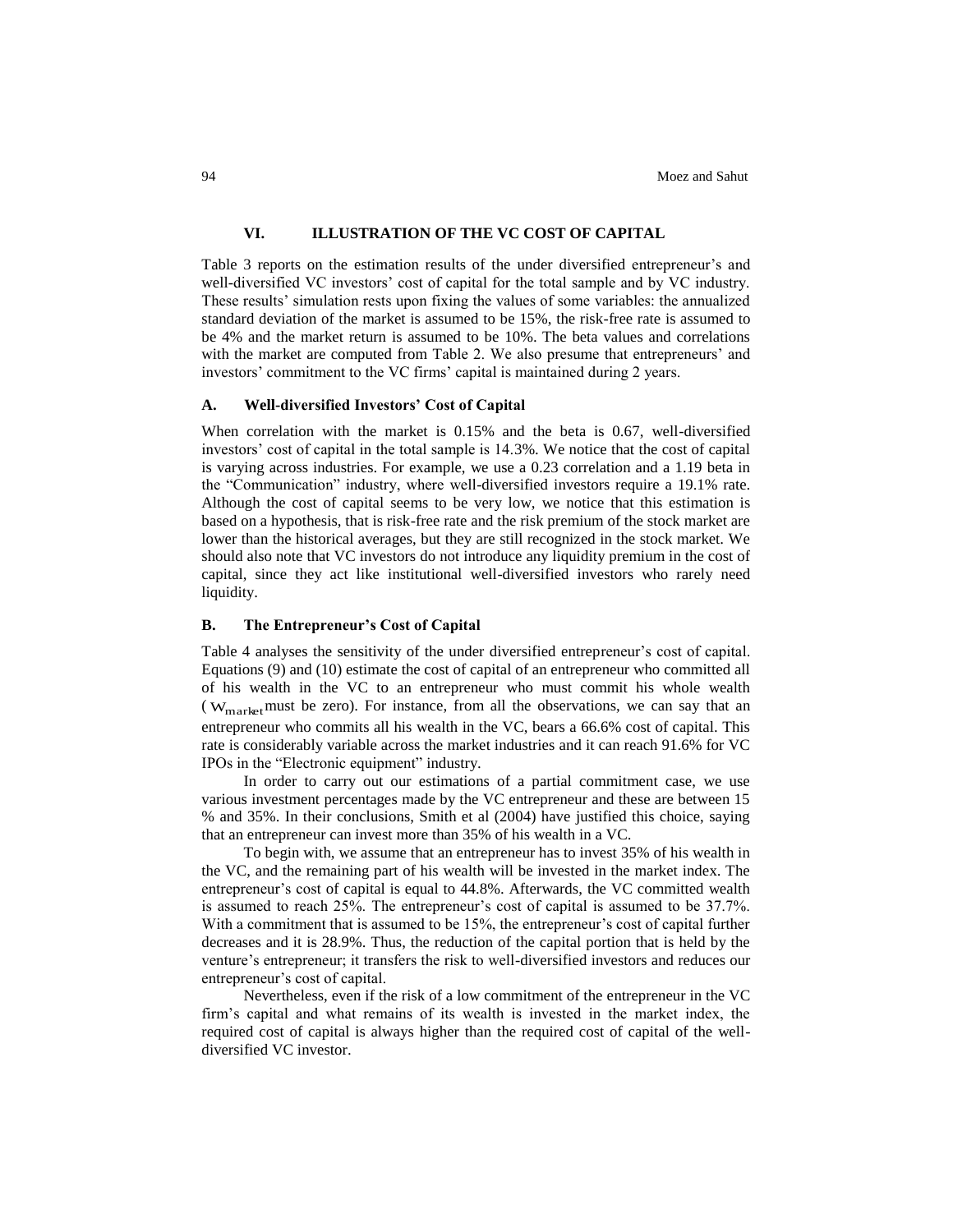#### **Table 3**

## Multivariate regressions results of French EVC risk between 1997 and 2007

Our sample consists of 667 observations annualized listed on the French market between 1997-2007. Regressions include both industry dummies for the intercept term and industry dummies interacted with the Age variable for the slope of the Age variable. Biotechnology is the baseline industry for the regressions. The baseline year is 2000. The market standard deviation is estimated from weekly returns for the contemporaneous year. Firm Age is measured as years since the IPO. Revenue equals one if the observation is associated with positive revenues and zero otherwise. Sale equals one if sale is higher than mean and zero otherwise. For the first year in a series, a binary ("No Lag") variable is included and the lagged dependent variable value is zero.

|                               | Standard deviation |                    | Correlation |                      | Beta        |                      |  |
|-------------------------------|--------------------|--------------------|-------------|----------------------|-------------|----------------------|--|
| Variables                     | Coefficient        | t-Stat             | Coefficient | t-Stat               | Coefficient | t-Stat               |  |
| $\overline{C}(S_8, A_{2007})$ | 0.052              | $2.05^{b}$         | 0.011       | 1.71 <sup>c</sup>    | 0.581       | $2.93^{a}$           |  |
| $A_{1997}$                    | $-0.002$           | $-0.10$            | 0.077       | $-1.01$              | 0.435       | 1.18                 |  |
| $A_{1998}$                    | 0.020              | 0.74               | $-0.084$    | $-0.40$              | $-0.024$    | $-0.13$              |  |
| $A_{1999}$                    | 0.024              | $2.52^{\rm a}$     | $-0.016$    | $-1.05$              | $-0.153$    | $-0.98$              |  |
| $A_{2000}$                    | 0.035              | $2.45^{\circ}$     | $-0.037$    | $-1.40$              | 0.223       | $2.10^{a}$           |  |
| $A_{2001}$                    | 0.024              | 1.98 <sup>b</sup>  | $-0.041$    | $-2.31$ <sup>a</sup> | $-0.063$    | $-0.52$              |  |
| $A_{2002}$                    | 0.022              | 0.78               | $-0.046$    | $-1.67^c$            | 0.017       | 0.15                 |  |
| $A_{2003}$                    | 0.001              | 0.05               | $-0.041$    | $-2.48^{\rm a}$      | $-0.403$    | $-3.61$ <sup>a</sup> |  |
| $A_{2004}$                    | 0.006              | 0.60               | $-0.063$    | $-1.62^c$            | $-0.075$    | $-0.69$              |  |
| $A_{2005}$                    | 0.002              | 0.14               | $-0.040$    | $-4.79$ <sup>a</sup> | $-0.042$    | $-0.39$              |  |
| $A_{2006}$                    | 0.006              | 0.91               | $-0.116$    | $-1.01$              | 0.073       | 0.72                 |  |
| Age* $S_9$                    | 0.001              | 0.43               | $-0.023$    | $-0.59$              | 0.044       | 1.17                 |  |
| Age* $S_1$                    | $-0.009$           | $-2.66^a$          | $-0.005$    | $-0.03$              | $-0.096$    | $-2.19^{b}$          |  |
| Age* $S_2$ ,                  | $-0.004$           | $-2.58^{\rm a}$    | 0.000       | $-1.18$              | 0.018       | 0.65                 |  |
| Age* $S_3$                    | $-0.005$           | $-2.22^b$          | $-0.007$    | $-0.89$              | $-0.084$    | $-2.14^{b}$          |  |
| Age* $S_4$                    | $-0.004$           | $-2.89^{\rm a}$    | $-0.008$    | $-1.37$              | $-0.004$    | $-0.15$              |  |
| Age* $S_5$                    | $-0.002$           | $-0.69$            | $-0.008$    | 0.44                 | 0.068       | $2.23^{b}$           |  |
| Age* $S_6$                    | 0.000              | 0.07               | 0.004       | 1.07                 | 0.011       | 0.33                 |  |
| Age* $S_7$                    | $-0.002$           | $-1.01$            | 0.008       | 1.69 <sup>c</sup>    | 0.012       | 0.47                 |  |
| Age* $S_8$                    | $-0.002$           | $-0.81$            | 0.009       | 1.16                 | 0.026       | 0.62                 |  |
| Biotechnology                 | 0.065              | $3.57^{a}$         | 0.011       | $-0.37$              | 0.518       | $1.75^{\circ}$       |  |
| Business/Finance              | 0.040              | 2.98 <sup>a</sup>  | $-0.025$    | $-0.59$              | $-0.216$    | $-0.96$              |  |
| Communication                 | 0.065              | $4.12^a$           | $-0.030$    | $-0.30$              | 0.748       | $2.83^{a}$           |  |
| Computer equipment            | 0.035              | 2.68 <sup>a</sup>  | $-0.018$    | 0.42                 | 0.052       | 0.24                 |  |
| Computer Software             | 0.020              | 1.29               | 0.021       | $-0.56$              | $-0.374$    | $-1.87$ <sup>c</sup> |  |
| Healthcare                    | 0.008              | 0.58               | $-0.033$    | $-1.27$              | $-0.067$    | $-0.29$              |  |
| Industry / Energy             | 0.018              | 1.41               | $-0.066$    | $-0.99$              | 0.105       | 0.51                 |  |
| Retailers and media           | 0.029              | $1.82^c$           | $-0.046$    | $-0.85$              | 0.347       | 1.30                 |  |
| Nolag                         | $-0.005$           | $-0.82$            | $-0.051$    | $-1.78^{\circ}$      | 0.176       | 1.68 <sup>c</sup>    |  |
| RI                            | $-0.035$           | $-9.18^{a}$        | $-0.033$    | 1.20                 | $-0.282$    | $-4.48$ <sup>a</sup> |  |
| Sale                          | $-0.018$           | $-3.05^{\text{a}}$ | 0.017       | 0.50                 | $-0.079$    | $-0.81$              |  |
| $\sigma_{market}$             | 0.610              | $2.54^{\rm a}$     |             | $\overline{a}$       | -           | $\overline{a}$       |  |
| $R^2$                         | 0.361              |                    | 0.077       |                      | 0.158       |                      |  |
| Adjusted $R^2$                | 0.330              |                    | 0.033       |                      | 0.119       |                      |  |
| F-statistic                   | 11.565             |                    | 1.758       |                      | 3.985       |                      |  |
| $P$ value of $F$ -statistic   | 0.000              |                    | 0.008       |                      | 0.000       |                      |  |

 *"a", "b" and "c" :indicate significance, at the 10%, 5% and 1% level of risk, respectively.*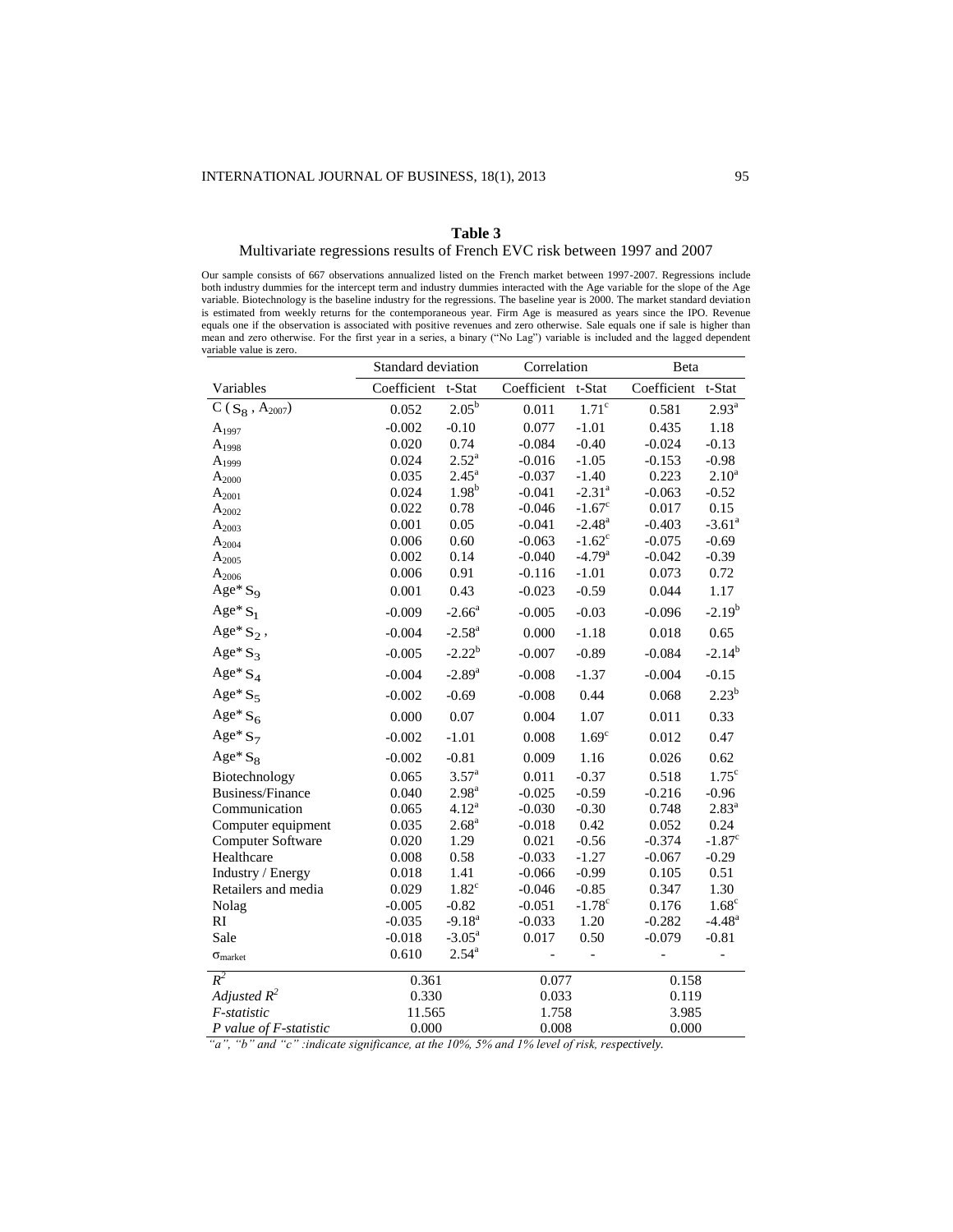#### **Table 4**

#### Simulation of the cost of capital between the investor and the entrepreneur

For the simulation of the cost of capital of a diversified investor and entrepreneur non-diversified, we are led to set the values of certain variables. The annualized standard deviation of the market is assumed to be 5 %, the annualized risk-free rate is assumed to be 4%, and the market return is assumed to be 10%. Industry-specific standard deviations and correlations with the market are representative of 1997-2007 (based on Table 2). Beta and costs of capital are computed. Reported standard deviations are based on CAPM equilibrium for a well-diversified investor. The entrepreneur's cost of capital depends on the proportion of wealth invested in the venture. The table illustrates full commitment (100%) and partial commitments of 35, 25 and 15%. Entrepreneur's cost of capital is based on equations (9) and (10) and assumes a two-year commitment.

|                     | Adjusted     | Correlation | Standard<br>Deviation | Cost of capital $(\%)$           |              |      |      |      |
|---------------------|--------------|-------------|-----------------------|----------------------------------|--------------|------|------|------|
| Category            |              |             |                       | Well-<br>diversified<br>Investor | Entrepreneur |      |      |      |
|                     | <b>Betas</b> |             |                       |                                  | 100%         | 35%  | 25%  | 15%  |
| All                 | 0.67         | 0.15        | 0.93                  | 14.3                             | 66.6         | 44.8 | 37.7 | 28.9 |
| <b>Industry</b>     |              |             |                       |                                  |              |      |      |      |
| Biotechnology       | 0.79         | 0.21        | 0.81                  | 15.4                             | 54.7         | 37.2 | 32.3 | 25.9 |
| Business/Finance    | 0.51         | 0.12        | 0.88                  | 12.8                             | 62.6         | 42.5 | 34.3 | 26.0 |
| Communication       | 1.19         | 0.23        | 1.09                  | 19.1                             | 78.0         | 56.5 | 47.9 | 37.8 |
| Computer equipment  | 0.51         | 0.09        | 1.14                  | 12.8                             | 91.6         | 65.1 | 49.3 | 35.7 |
| Computer Software   | 0.68         | 0.15        | 0.95                  | 14.3                             | 68.0         | 46.7 | 38.5 | 29.5 |
| Health care         | 049          | 0.13        | 0.82                  | 12.6                             | 57.1         | 36.4 | 31.2 | 24.0 |
| Industry / Energy   | 0.57         | 0.15        | 0.82                  | 13.4                             | 57.4         | 37.0 | 32.0 | 24.8 |
| Retailers and media | 0.66         | 0.14        | 0.99                  | 14.2                             | 72.0         | 49.3 | 405  | 30.7 |
| Semi-conductors     | 0.88         | 0.24        | 0.79                  | 16.2                             | 52.7         | 36.4 | 32.0 | 26.1 |
| Age                 |              |             |                       |                                  |              |      |      |      |
| Year of IPO         | 0.77         | 0.18        | 0.91                  | 15.2                             | 64.6         | 44.0 | 37.4 | 29.1 |
| One Year after IPO  | 0.63         | 0.14        | 0.94                  | 13.9                             | 67.6         | 45.2 | 37.9 | 28.9 |

#### **VII. CONCLUSION**

This paper develops a framework for the evaluation of VC investments. It is based on the application of CAPM to determine well-diversified investors' opportunity cost of capital, such as limited partners of VC firms (LP), and recognizing that under diversified entrepreneurs have higher significant cost of capital than the required rates of well-diversified investors.

We have carried out a study on the parameters that determine the under diversified entrepreneurs' cost of capital and the well-diversified investors' cost of capital. We have basically dealt with data related to new VC IPOs on the French market between 1997 and 2007. We have identified the fact that French VC firms illustrate an average total risk which is three times higher than the market risk. We also demonstrate that the average correlation between VC returns and market return is 0.01. Moreover, we have estimated an average beta risk for the total sample of the VC firms in terms of the SBF 250 market index in a year to be 0.5. Our results, actually, complete the recent studies' conclusions on how we can determine the limits of aversion to the entrepreneur's risk. Our study is different from previous researches that are listed in the financial theory because it is based on a sample of French VC firms and new IPOS. In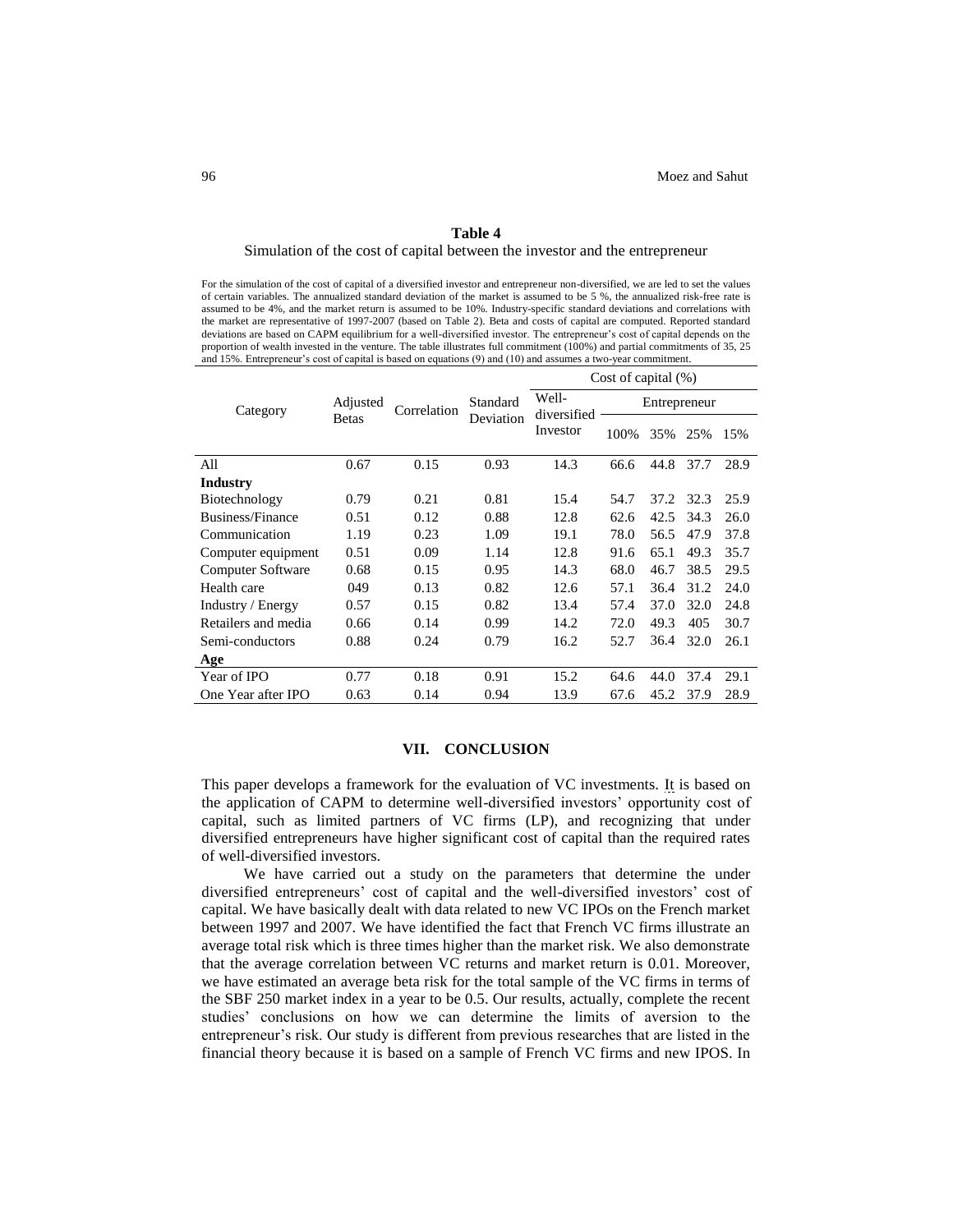addition, our choice of the selected period introducing the 2000 stock market crash presents an unprecedentedly tackled problematic.

We have proven that the cost of capital required by the entrepreneur decreases with the decline of the fraction of wealth that was invested in the VC. However, even with a reduced under diversification, the entrepreneur's cost of capital is markedly higher than that required by a well-diversified investor. The difference of the cost of capital between well-diversified investors and under diversified investors offers a possibility for the latter to conceive of a strategy of value maximization for new VC IPOs. These strategies are founded on the decrease of the total investments, which can lead to creating value and therefore, to lower the cost of capital. Thus, contracting between entrepreneurs and investors may affect the new VC IPOs, particularly, the clauses of risk exchange between investors and revaluations of entrepreneurs' compensation or reducing the preferential treatment of investors.

## **ENDNOTES**

- 1. If investment in the venture is a non-trivial fraction of the investor's portfolio, our approach for determining the entrepreneur's cost of capital also can be used to infer the effect of illiquidity on the investor's cost of capital, in Smith, Smith, and Kerins (2004).
- 2. Indeed, we proved that the estimates of beta for a non-diversified investor will be higher. This case will be analyzed later as part of the assessment of capital cost of the undiversified contractor.

## **REFERENCES**

- Brennan, M.J., and N.W. Torous, 1999, "Individual Decision-making and Investor Welfare", Economics Notes.
- Bygrave, W.D., and A.J. Timmons, 1992, *Venture Capital at the Crossroads*, Harvard Business School Press, Boston.
- Cochrane, J., 2005, "The Risk and Return of Venture Capital", *Working Paper* no. 8066, *National Bureau of Economic Research*.
- Cumming, D., G. Fleming, and A. Schwienbacher, 2005, "Liquidity Risk and Venture Finance", *Financial Management*, Vol. 34, 77-105.
- Damodaran, A., 1999, "Estimating Risk Parameters", *Working Paper, New York University, Leonard N. Stern School of Business.*
- Damodaran, A., 2002, *Investment Valuation*, John Wiley & Sons, New York.
- Fama, E., and K. French, 1995, "Size and Book-to-Market Factors in Earnings and Returns", *The Journal of Finance* 50, 131-155.
- Gompers, P., and J. Lerner, 1999, "An Analysis of Compensation in the U.S. Venture Capital Partnership", *Journal of Financial Economics* 51, 3-44*.*
- Gompers, P., and J. Lerner, 1997, "Risk and Reward in Private Equity Investments: The Challenge of Performance Assessment", *Journal of Private Equity*, 5-12*.*
- Hall, B.J., and J.K. Murphy, 2002, "Stock Options for Undiversified Executives", *Journal of Accounting and Economics* 33, 3-42*.*
- Heaton, J., and L. Deborah, 2001, "Capital Structure, Hurdle Rates, and Portfolio Choice-Interactions in an Entrepreneurial Firm", *Working Paper, University of Chicago*.